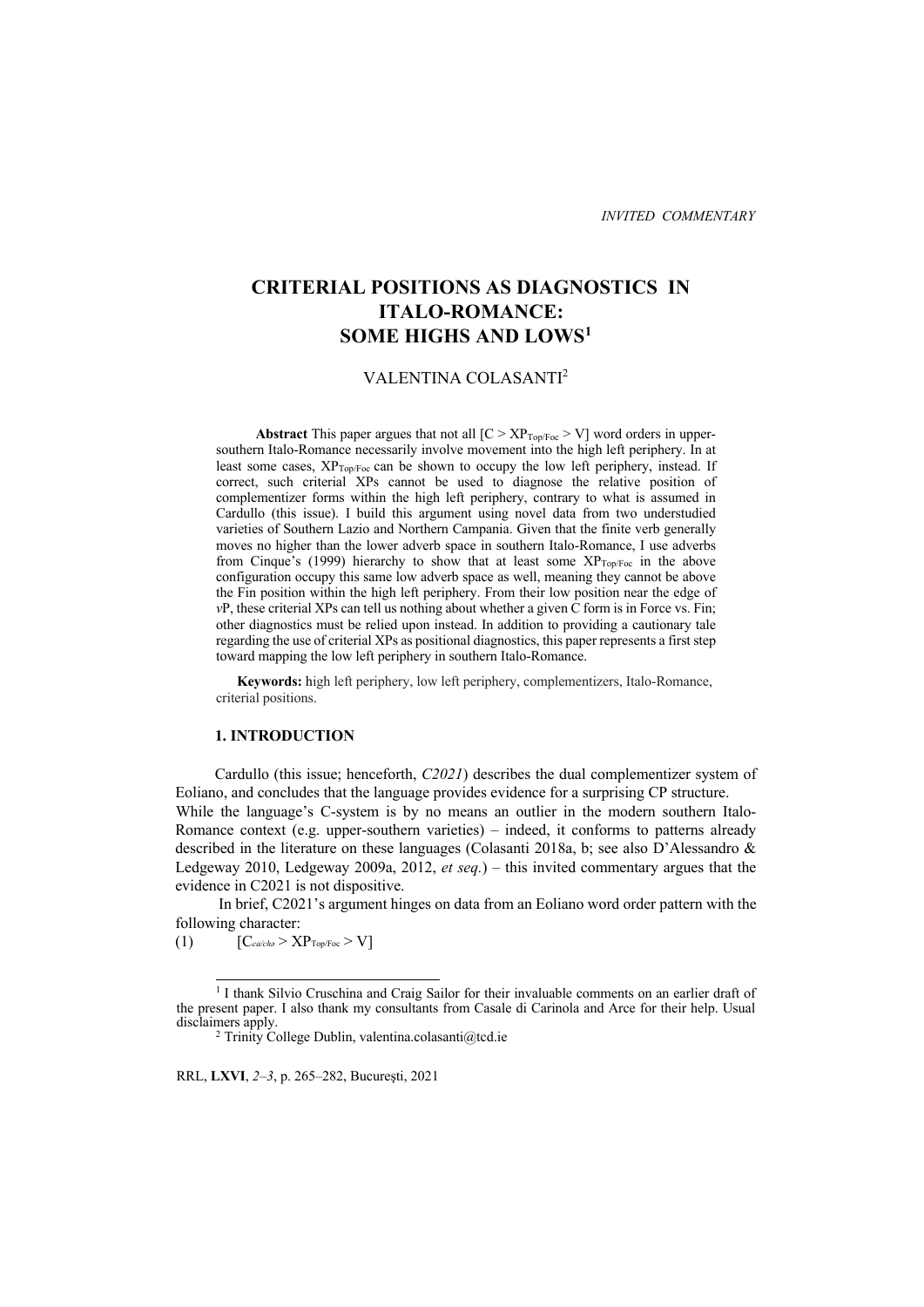On the basis of such orders, C2021 concludes that these C forms, *ca/chə*, must be in Force, on the crucial but unsupported assumption that XP-top/foc necessarily occupies the high left periphery (henceforth *HLP*; Rizzi 1997). I argue against this assumption, and provide evidence from other upper-southern varieties that XP-top/foc likely occupies the *low* left periphery, instead (*LLP*; Belletti 2004). Specifically, drawing on Cinque (1999), I show that these criterial XPs occupy positions within the low adverb space, and thus cannot be in the HLP.

Combined with the independent fact that the finite V stays especially low in these languages (unlike much of Romance; Schifano 2018), I show that word order facts of the sort in (1) are insufficient to sustain conclusions about the position of complementizer forms in the HLP. Essentially, XPs in the LLP have no diagnostic value in specifying the position of complementizer forms such as *ca/chə* within the HLP, since even the lowest position of the HLP (Fin) asymmetrically c-commands every position within the LLP. While it may be that both Eoliano complementizers do in fact occupy Force, as C2021 claims, the evidence presented thus far does not establish this, and is equally consistent with competing analyses (e.g. where one or both of the C forms occupies Fin, not Force). Indeed, given the patterns that I present below from other upper-southern varieties<sup>3</sup>, such alternatives seem quite plausible for Eoliano, though more work will be necessary to settle this question. Regardless, the claims and data in C2021 highlight an important issue that I can only begin to address here: we do not yet have a complete understanding of  $-$  a complete "mapping" of  $-$  the low left periphery in Italo-Romance.

This paper is organized as follows: in section 2 I briefly describe the factors involved in complementation in southern Italo-Romance, in section 3 I review the relative order of Eoliano complementizers and topics/foci, and in section 4 I highlight how facts in C2021 underdetermine the position of the Eoliano complementizer. In section 5, I describe the use of HLP and LLP in Italo-Romance, in section 6 I present novel data on the use of the HLP and the LLP behind [C*ca/chə* > XPTop/Foc > V] word orders in upper-southern Italo-Romance. In section 7 I conclude.

#### **2. BACKGROUND: COMPLEMENTATION IN SOUTHERN ITALO-ROMANCE**

Upper-southern and extreme-southern Italian varieties constitute two homogenous groups at a macro level of linguistic variation; however, at a micro level, the two are highly heterogeneous. Microvariation in complementation systems is a case in point: its spectrum in southern Italo-Romance is broad and variegated. As first noted by Rohlfs (1969: 190), modern extreme-southern and upper-southern varieties<sup>4</sup> generally show two sets of complementizer forms: one introducing realis (indicative) complements selected by SAY-verbs such as *say*, *report*, etc. (*ca*), and another introducing irrealis (subjunctive) complements selected by WANT-verbs such as *wish, want,* etc. (*ma/mu/mi* in southern Calabria and northeastern Sicily, *cu* in extreme-southern varieties, and *che/chə/chi* in upper-southern varieties). In addition

All data presented here were collected by the author except where noted otherwise.

<sup>&</sup>lt;sup>4</sup> Only with respect to Italo-Romance varieties, dual complementizer systems of this kind are also found in early extreme-southern and upper-southern varieties (Ledgeway 2005 *et seq.*). I will not consider these in this paper.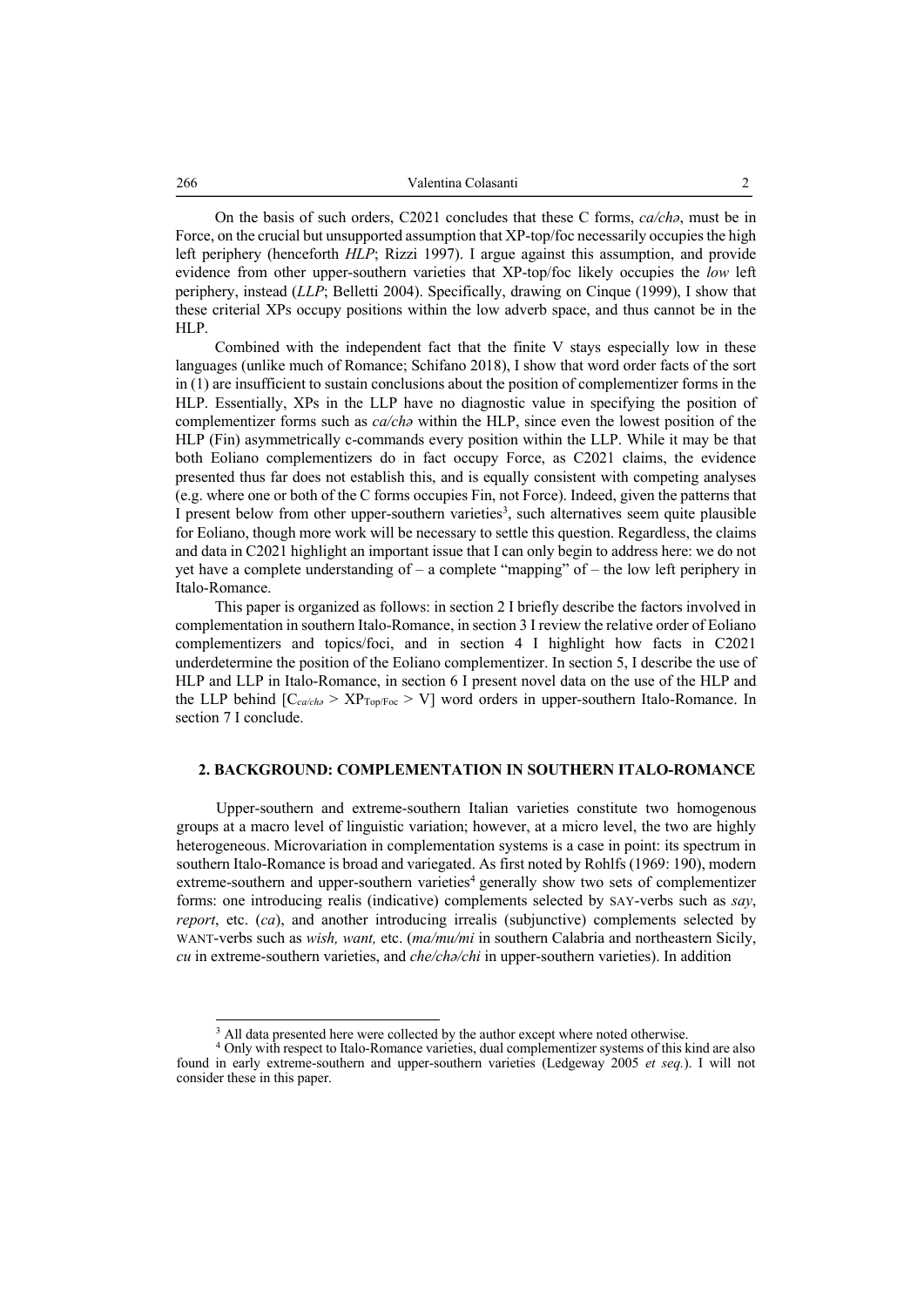to SAY- and WANT-verbs, the complementizer systems of some upper-southern varieties also present sensitivity to factive predicates (e.g., *regret*; Colasanti 2017; see also Baunaz & Lander 2018), irrealis verbs, and impersonal verbs (D'Alessandro & Ledgeway 2010).

Another relevant ingredient in southern Italo-Romance complementation is the mood of the embedded complement (i.e., indicative vs subjunctive; Rohlfs 1969: 190). This, together with the semantics of the matrix predicate, plays an important role in the selection of the complementizer, as shown in recent work by Colasanti (2018a, 2018b) and Baunaz & Puskás (2020); *i.a*.. Moreover, the generalization of one complementizer form to the detriment of another – which seems to be a tendency in southern Italo-Romance – could be linked to the loss of subjunctive inflection (since the distribution of the complementizer forms can be moodsensitive; see Colasanti 2018b, 2020 for a diachronic perspective).

Following the review of the literature in C2021, both extreme-southern and uppersouthern varieties provide evidence for a split-CP à la Rizzi (1997; Benincà & Poletto 2004; (2)), both synchronically and diachronically. This literature shows that the two sets of complementizers described above lexicalize different positions in the split CP, i.e. Force (*ca/chə*) and Fin (*cu, che/chə/chi, mi/mu*), and thus flank any topicalized/focalized constituents in this high periphery.

# (2) **Fine-grained cartographic structure of the CP** (Rizzi and Bocci 2017: 7) [**Force** [ Top\* [ Int [Top\* [ Foc [Top\* [ Mod [Top\* [Qemb [**Fin** [IP . . . ]]]]]]]]]]]

Since the appearance of these complementizers is conditioned by at least the three factors described above – the semantics of the matrix predicate, the mood of the embedded clause, and, potentially, the activation of the HLP (in the sense of Rizzi 1997) – these are main loci of microvariation that need to be considered in any study attempting to place Eoliano<sup>5</sup> within the spectrum of Italo-Romance complementation.

# **3. THE RELATIVE ORDER OF EOLIANO COMPLEMENTIZERS AND TOPICS/FOCI**

C2021 reports that there are two finite complementizer forms in Eoliano, *ca* and *chə*, both of which are sensitive to the semantics of the embedding predicate: while *ca* is selected by SAY-verbs (3), *chə* is selected by WANT-verbs (4). Importantly, both of these C forms are reported to obligatorily precede any XPs identified as topics/foci; they cannot follow such topics/foci:6

(3) *Eoliano* (C2021, ex. (24), (26))

a. Pjensu **ca** DUMAN- arriva Ggwidu. I.think COMP tomorrow he.arrives Guido 'I think Guido arrives tomorrow.'

<sup>&</sup>lt;sup>5</sup> Eoliano geographically belongs to the extreme-southern Italian varieties as part of the subgroup of Sicilian varieties; thus, it is also classified as being part of this group. However, I will follow C2021 (Section 5) in treating Eoliano on a par with upper-southern varieties, at least with respect to its complementation patterns.<br><sup>6</sup> When relevant to the discussion and/or indicated by the (original) source, topics are <u>underlined</u>,

and foci appear in SMALL CAPS.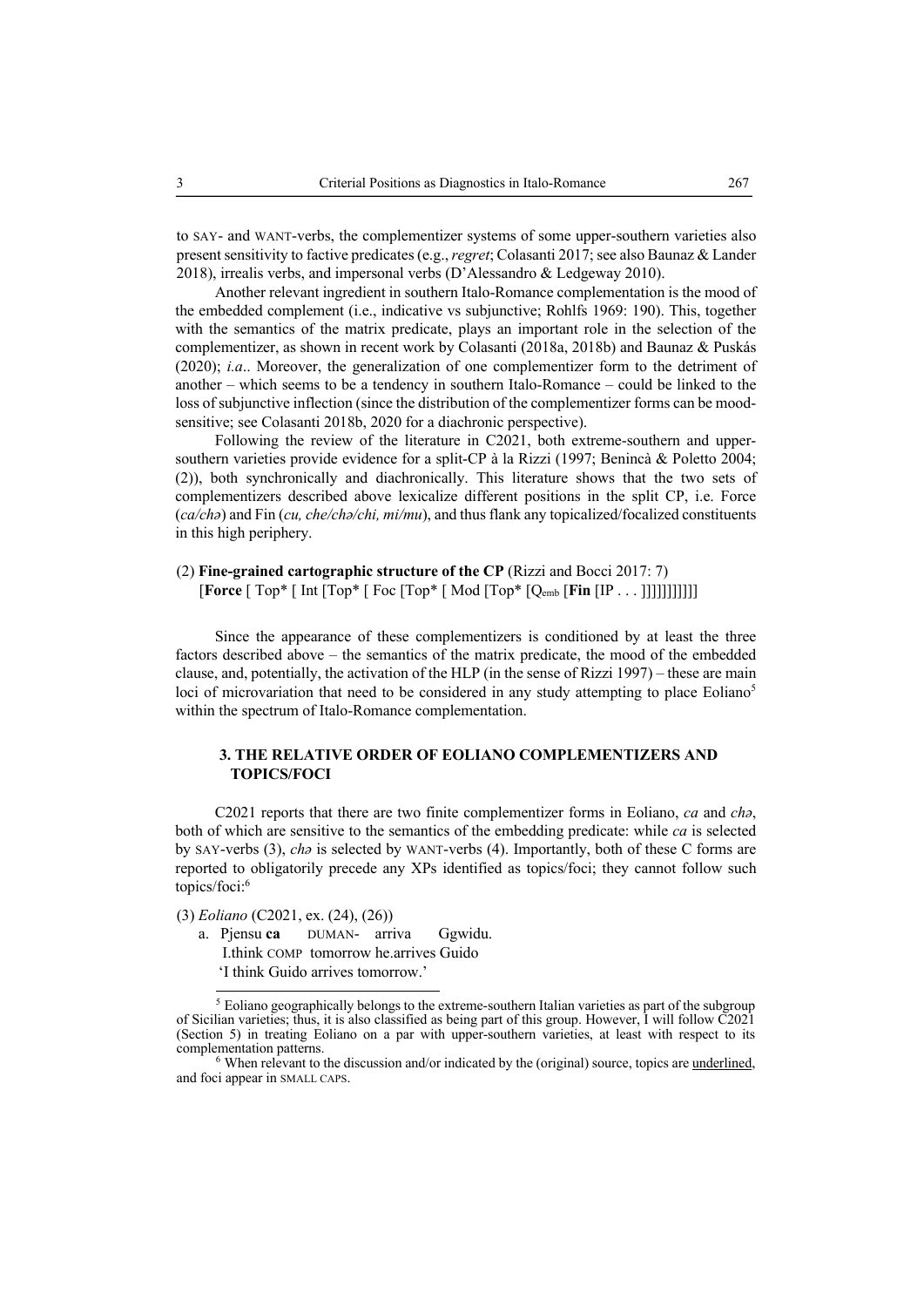- b. Mə dissə **c**o libbru u ccatta Vi͡tʃjenzu. me.DAT (s)he.said COMP=the book it.ACC he.buys Vincenzo 'He told me that Vincenzo would buy the book.'
- (4) *Eoliano* (C2021, ex. (28), (29))
	- a. Vwogghju (\*u libbru) **chə**/**c-** u libbru u catta Marju. I.want the book COMP/COMP= the book it.ACC he.buys Mario 'I want Mario to buy the book.'
	- b. V<sup>w</sup>ogghju (\*DDOMANI) **cha** DDOMANI arriva Maria no oddza. I.want tomorrow COMP tomorrow she.arrives Maria NEG today 'I want for Maria to arrive tomorrow, not today.'

From such examples, C2021 draws several conclusions about the structure of the HLP in Eoliano. Since C2021's reasoning is based exclusively on the (im)possible orders of the finite complementizers, criterial XPs, and the finite verb (see C2021, fn. 30), it will be useful to schematize the crucial ordering of elements that C2021 appeals to below<sup>7</sup>:

# (5)  $[C_{\alpha/\text{ch}a} > XP_{\text{Top/Foc}} > V]$

Based on the order in (5), C2021 concludes that both C forms occupy Force, on the crucial assumption that topics/foci necessarily occupy the HLP. The proposed structure is reproduced below in (6a). When no topicalization/focalization has taken place, C2021 assumes that the HLP is inactive; in such cases, it is argued that the C-layer in Eoliano is *syncretic* (presumably in the sense of Rizzi 1997: 311 *et seq*.; see also Ledgeway 2009a: 20): only a single C head is projected, and it bears features normally associated with both the distinct Fin and Force positions. This is depicted in C2021's Structure 6, reproduced here in  $(6b)^8$ .

(6) a. **Eoliano 'active' CP** (Structure 5 in C2021)

[ForceP *ca/chə* [TopP [FocP [FinP Fin [IP …]]]]]

b. **Eoliano 'inactive' CP** (Structure 6 in C2021)

[CPForce/Fin *ca/chə* [TopP [FocP [IP …]]]]

If we adopt C2021's assumption that the topicalized/focalized XPs in the Eoliano data above do indeed occupy the HLP, then the reasoning about *ca/chə* seems sound:

<sup>7</sup> In (3b) and (4a) *u libbru* 'the book' is reported to be a clitic-left-dislocated topic, presumably because of the presence of the object clitic *u*. In order to draw any conclusion about these structures, we would need to specify the position of the clitic first. Note that, in general, clitics in southern Italo-Romance seem to stay especially low, within the low adverb space along with the verb (Ledgeway & Lombardi 2005; Ledgeway 2009b: 319–320, 2020: 394–396). This means that such clitics are also

Note that there is one way in which C2021's sense of "syncretic C" is distinct from Rizzi's (1997) original proposal. Both proposals involve a single C head bearing both Fin and Force features when the HLP is inactive; however, whereas Rizzi argues that an inactive HLP lacks projection of TopP and FocP entirely (due to structural economy: see his p. 314), C2021 seems to take such projections to be present, but empty (see her Structure 6, reproduced above in (6b)). This assumption potentially faces the problems of selection that Rizzi's proposal was meant to avoid; but, since the structure of the inactive HLP is not the focus of the present article, I leave it aside.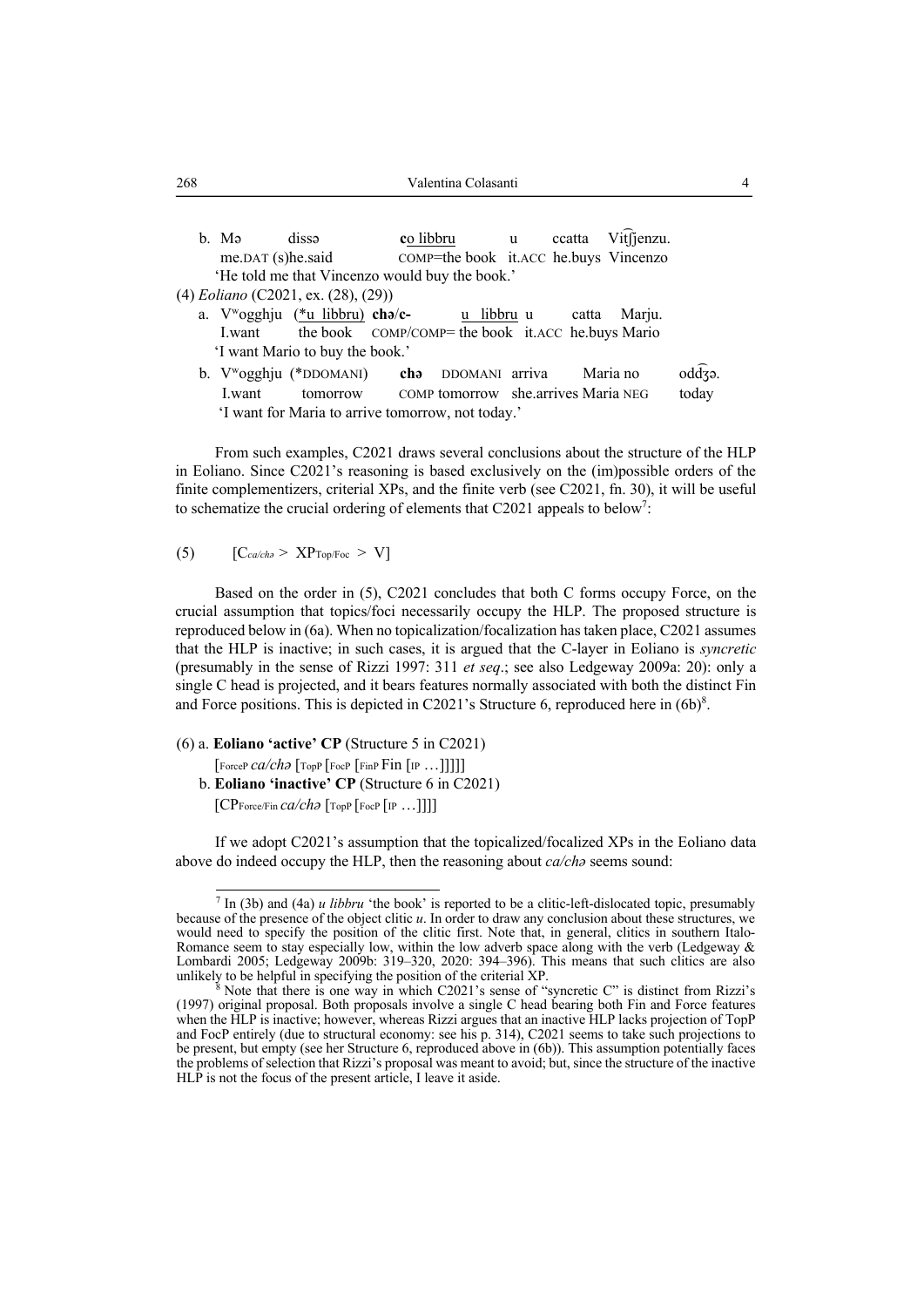neither of these complementizer forms can follow such XPs, suggesting that they do not occupy Fin at the bottom of the HLP. (C2021 does not say whether Eoliano allows recomplementation, which would require at least one of its complementizer forms to arise in Fin; see Ledgeway 2005; D'Alessandro & Ledgeway 2010.)

However, if we do *not* adopt C2021's assumption that the topicalized/focalized XPs in the Eoliano data necessarily occupy the HLP, then the ordering facts schematized in (5) become significantly less informative about the position of *ca/chə*. Specifically, the order of elements sketched in (5) does not conclusively show that *ca/chə* occupy Force (rather than Fin or a simplex C head), as C2021 claims it does. Indeed, it is not possible to identify the lower boundary of the Eoliano HLP on the basis of the data in C2021 alone. Conversely, it is also impossible to identify the precise position of these criterial XPs: they could principally occupy any of several positions within the large span of structure separating Force from the finite V (given the especially low position for the latter in southern Italo-Romance: see references above). As I argue below, there are compelling reasons to believe that these criterial XPs in fact occupy positions within the *low* left periphery, based on what we see in other southern Italo-Romance varieties (see section 6). If this is correct, then the data in C2021 are not sufficient to draw any clear conclusions about the position of *ca/chə* within the Eoliano HLP.

# **4. THE FACTS IN C2021 UNDERDETERMINE THE POSITION OF THE EOLIANO COMPLEMENTIZER**

C2021 assumes that the adverb *ddomani* 'tomorrow' in (4b) (repeated below) is a focalized constituent which occupies the HLP because it precedes the inflected verb (C2021, fn. 30).

(4b) *Eoliano*

|                                                   | V <sup>w</sup> ogghju (*DDOMANI) cha DDOMANI arriva | Maria no | $\text{odd}$ za. |
|---------------------------------------------------|-----------------------------------------------------|----------|------------------|
|                                                   | Lwant tomorrow cha tomorrow she arrives             |          | Maria NEG todav  |
| 'I want for Maria to arrive TOMORROW, not today.' |                                                     |          |                  |

The abstract order sketched in (5) above, here realized as  $[C<sub>force</sub> (cha) > XP (ddomani)$ > V (*arriva*)], is therefore taken by C2021 to require the structure in (7):

(7)  $\left[\begin{array}{cc} \text{ForceP} \ \text{ch}\frac{1}{2} \end{array} \right]$   $\left[\begin{array}{c} \text{Top} \ \text{(XP)} \end{array} \right]$   $\left[\begin{array}{c} \text{For (DDOMANI)} \ \text{Foc} \end{array} \right]$   $\left[\begin{array}{c} \text{Fin (IP ... V (VP ... 1)111]} \end{array} \right]$ 

Ledgeway (2009a: 16) reports a similar word order in a closely related variety, Cosentino, where it is possible to find temporal adverbs such as *dumani* 'tomorrow' following the complementizer in WANT-contexts  $(8a)$ .<sup>9</sup> However, Ledgeway concludes that this [C  $(ca)$ ] > XP (*dumani*) > V (*partimu*)] order requires the structure in (8b), in which the XP *dumani* is not within the HLP, but instead occupies a projection within the high adverb space (*HAS*) in the IP domain (cf. 7).

<sup>9</sup> Ledgeway (2009a: 16) reports that this utterance has neutral prosodic contour, and in order to be interpreted as a contrastive focus, the adverb *dumani* needs to occur postverbally with the relevant contrastive contour. Cf. (4b), in which *ddomani* is reported to be a "fronted constituent" (C2021).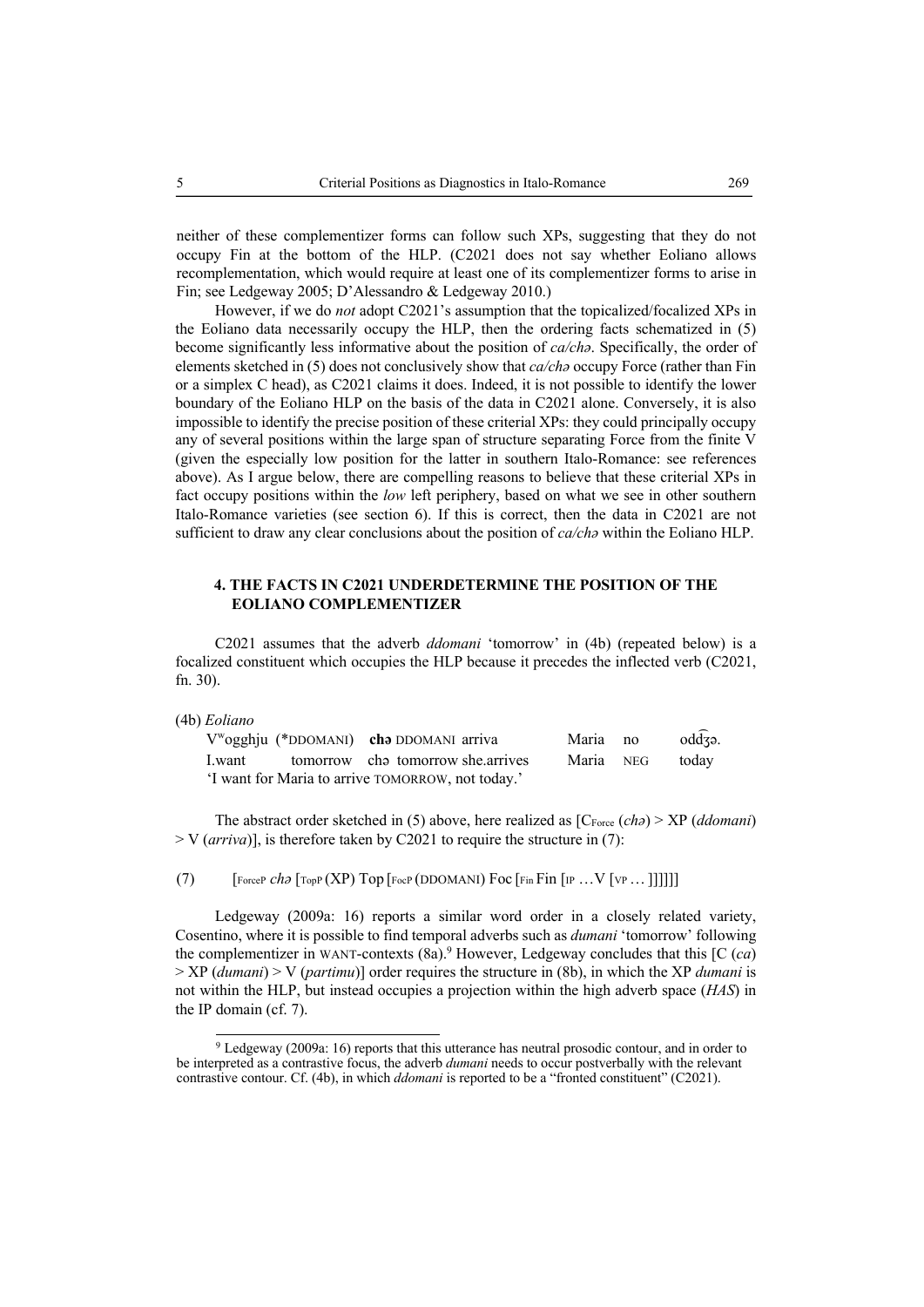(8) *Cosentino* (Ledgeway 2009a: 16)

- a. Vuonnu ca **dumani** partimu. they.want ca tomorrow we.leave 'They want that tomorrow we'll leave.'
- b.  $[CP_{\text{Force/Fin}} ca [p (duman]) V [v_{P} ... ]]$

As mentioned previously, the Eoliano data in (3) and (4) are equally consistent with the structure in (8b) as they are with the structure that C2021 assumes in (7): either of them could yield the  $[C_{\text{ca/cha}} > XP_{\text{TopFoc}} > V]$  word order we find in (4b) and (8a). We cannot rule out the structure in (8b) for Eoliano *a priori*—nor should we, given its presence in Cosentino.

Crucially, the finite verb in Cosentino and other varieties of the South does not raise to T, unlike in Standard Italian; rather, it undergoes short movement to a position just outside of *v*P, within Cinque's (1999) low adverb space (*LAS*; Ledgeway & Lombardi 2005, 2014; Schifano 2018: ch. 2). This is shown in (9), in which the indicative verb does not raise higher than the presuppositional negation *mancu* 'not even' (in SpecNeg1P<sub>Presuppositional; (9a)), but does</sub> raise across the LAS adverb *buonu* 'well' (in SpecVoiceP; (9b))<sup>10</sup>:

(9) *Cosentino* (adapted from Ledgeway 2009: 13)

- a.  $\lceil \ln \text{un} \rceil$   $\lceil \text{LAS} \rceil$  mancu **parranu**  $\lceil \text{VP} \cdot \text{t}_{\text{param}} \rceil \rceil$  not to.you.PL mancu they.speak 'They don't even speak to you.'
- b. [IP Isa mi [LAS sempe **cucina** buonu [VP tcucina ]]] Isa to.me always she.cooks well 'Isa always cooks well for me.'

In light of these Cosentino facts, and the low position of the finite verb in southern Italo-Romance generally, it is possible that topicalized/focalized constituents in Eoliano also come to occupy a position within the LAS (and thus not within the HLP). Specifically, it seems likely that Eoliano, like Cosentino (Ledgeway 2009: 16, 19–20), makes use of the LLP, which in Romance can host pragmatically salient dislocated constituents (i.e. topics/foci: Belletti 2004). In such a case, the embedded subjects *Marju* in (4a) and *Vi*͡tʃ*jenzu* in (3b) may be topicalized/focalized XPs within the LLP (see Belletti 2004: 18–26 for the low position of postverbal subjects in Standard Italian). In other words, rather than the structure in (7) that C2021 assumes, the Eoliano word order in (5) might be taken to implicate the structure in (10), instead:

(10)  $\left[$   $\left[\text{CP } \text{ch}\right]\left[\text{IP } \dots \left[\text{Top } (\text{XP}) \text{Top } [\text{FocP } (\text{DDOMANI}) \text{Foc} \dots \text{V } [\text{VP } \dots \text{]]\right]\right]\right]$ 

Clearly, then, we need to run the relevant diagnostic tests on Eoliano, to determine which of these structures  $((7)$  vs.  $(10)$ ) is responsible for the observed orders schematized in

<sup>&</sup>lt;sup>10</sup> Crucially, *interpolation* structures are possible in Cosentino (i.e. when the clitic-verb nexus can be broken up by a specific class of intervening adverbs; Ledgeway & Lombardi 2005: 77; (9)). Only a subset class of LAS adverbs are reported to occur in those structures (between Neg1 and Asp<sub>SgCompletive</sub>). For details see Ledgeway & Lombardi (2005).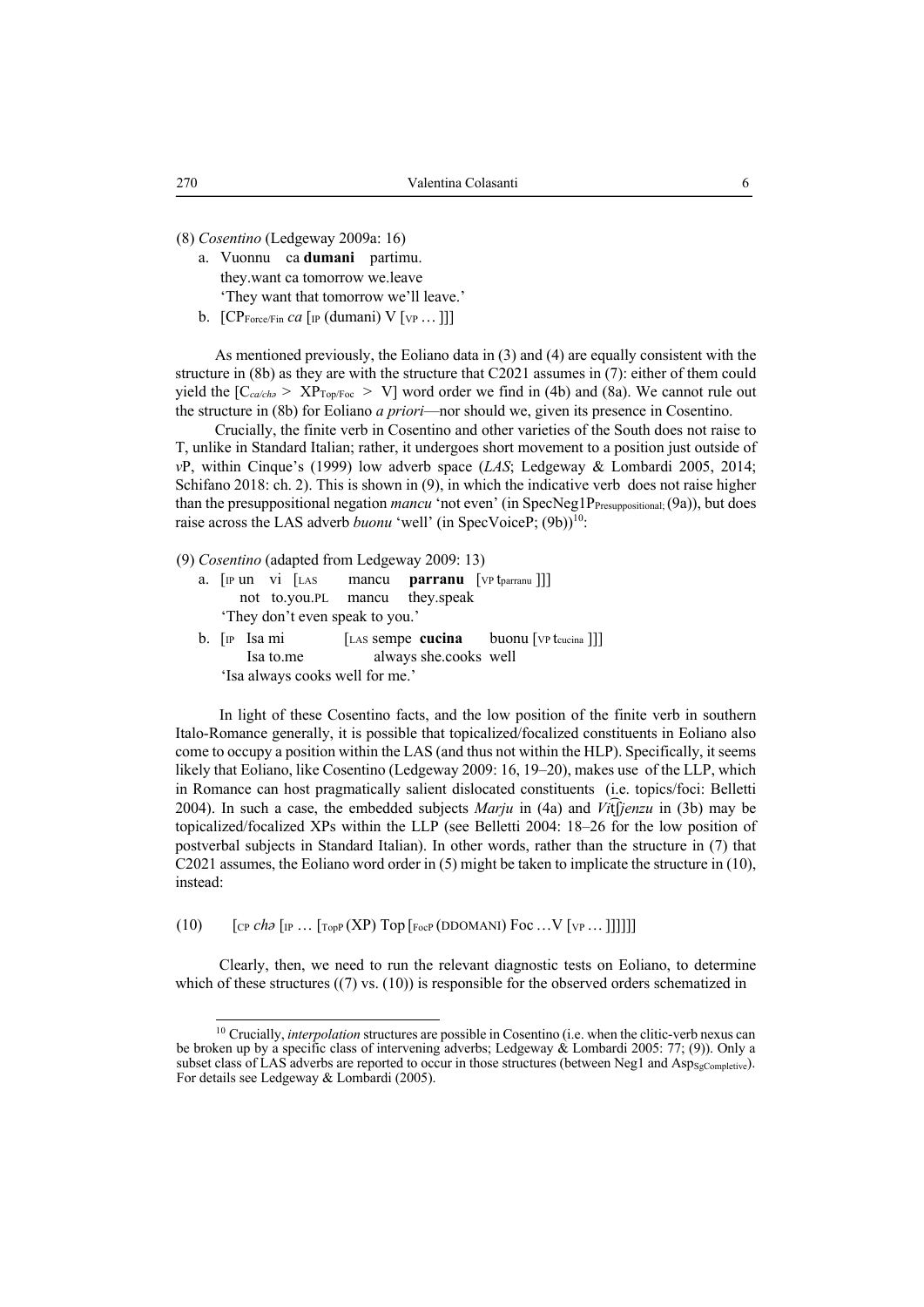(5). Specifically, the relative position of the dislocated XPs should be tested against adverbials in Cinque's (1999) hierarchy. In short, we should conclude that these XPs occupy the HLP only if they can be shown to precede e.g. a full (non-criterial) DP subject (S) and HAS adverbs, as well as the verb (and LAS adverbs), as in (11). On the other hand, we can conclude that these XPs occupy the LLP if they are found to follow LAS adverbs (and/or a full DP subject), as in (12). Importantly, in the latter case, the low position of XP would tell us nothing about the position of the complementizer form within the HLP:

| (11) | $C_{\text{Force}} > \mathbf{XP} > S > \text{Adv}_{\text{HAS/LAS}} > V$ | $(XP \in HLP)$         |
|------|------------------------------------------------------------------------|------------------------|
| (12) | $C_{\text{Force/Fin}} > S > \text{Adv}_{\text{LAS}} > \text{XP} > V$   | $(XP \text{ in } LLP)$ |

Without evidence favoring (11) over (12), the latter remains a likely possibility for Eoliano, based on what we see in closely related varieties in southern Italo-Romance (and see below). As long as this is the case, we cannot draw any firm conclusions about the status of the HLP – specifically, the positions of the complementizers within that space – in Eoliano. Simply put, more data are required to adjudicate between the possible structures for Eoliano in (11) and (12).

I am not in a position to test the status of (11) in Eoliano. However, in what remains of this commentary, I will show that, surprisingly, (12) correctly characterizes the structure of other southern Italo-Romance varieties. In so doing, I will examine word order facts which have been, to the best of my knowledge, mostly overlooked until now in the literature on these varieties. Focusing on the position of dislocated DPs (as opposed to adverbials)<sup>11</sup>, I draw on data from certain Southern Lazio and Northern Campanian varieties which show the same [C/S  $> XP<sub>Top/Fac</sub> > V$ ] word order found in Eoliano and Cosentino.

#### **5. HIGH AND LOW PERIPHERIES IN SOUTHERN ITALO-ROMANCE**

As reported for other Romance languages, pragmatically marked word orders are found in main and embedded clauses in southern Italo-Romance (see Cruschina 2012: ch. 2). For example, focus fronting in Sicilian can give rise to pragmatically marked  $[S > XP_{Top/Fo} > V]$ matrix word orders. In (13), *a Turiddu* 'to Turiddu' is an informational focus  $(IFoc)^{12}$ ; dislocation of this PP yields a marked word order not found in Standard Italian, for instance, where IFoci are generally postverbal (i.e. *Gianni* in (14)):

(13) *Sicilian* (Cruschina 2012: 39)

A: Who did Alfiu kill?

B: Alfiu A TURIDDU ammazzà. Alfiu to.ACC Turiddu kill.PAST.3SG 'Alfio has killed Turiddu.'

<sup>&</sup>lt;sup>11</sup> This avoids possible confounds with temporal adverbial XPs; see Ledgeway (2005: 356, fn. 23) and references therein.

 $12$  For definitions of informational and contrastive focus (IFoc and CFoc) based in Roothian alternative semantics, as well as aboutness topic and referential topic (ATop and RTop), see Cruschina (2012: 11, 82).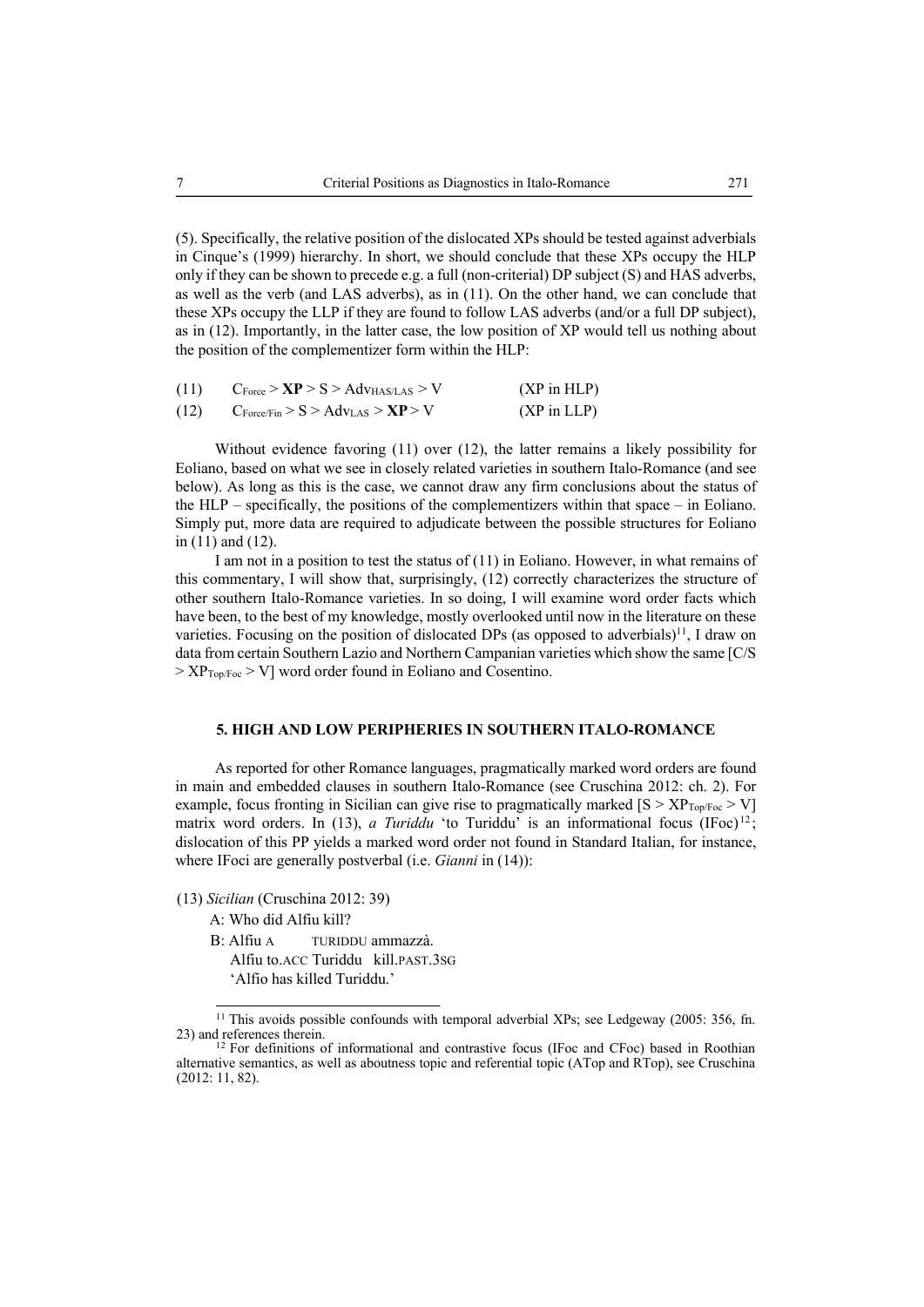(14) *Standard Italian* (Belletti 2004: 21) A: Who spoke? **B**: Ha parlato GIANNI. has spoken Gianni 'Gianni has spoken.'

Setting aside topics for the moment, the Standard Italian HLP can only host contrastive foci (CFoc; Rizzi 1997; cf. Benincà & Poletto 2004); informational foci are felicitous only postverbally within the LLP (Belletti 2004). In this way, there is evidently a division of labor between the HLP and the LLP in terms of information structure, as argued in Belletti (2004; see also Ledgeway and Roberts, forthcoming: 138). Since languages can differ in their use of criterial projections in the HLP and in the LLP in this way, it comes as no surprise that we find (micro)variation of this sort among varieties of the South (and in Romance more generally; see Cruschina 2012: §3.3).<sup>13</sup>

To conclude, there is enormous variation concerning the use of the HLP and the LLP in Italo-Romance, as exemplified by the Standard Italian and Sicilian data above. The extent of this variation across Italo-Romance is a matter that still needs to be properly investigated. For instance, while focus positions in Standard Italian seem to be specialized (i.e., contrastive focus in the HLP vs informational focus in the LLP: Belletti 2004), in other Italo-Romance varieties like Sardinian, Sicilian, and Turinese, the focus positions in both the HLP and the LLP are not specialized for a particular type of focus (Cruschina 2012: 103–104). In the light of these facts, it is essential that we have a reliable means of disambiguating the position of these criterial XPs as being in either the HLP or the LLP in other southern varieties allowing  $[S > XP_{TopFoc}$ > V] orders, particularly if such criterial XPs are to be of value as diagnostics in their own right (for the position of complementizer forms in the HLP, for instance).

In what remains, I attempt to diagnose the position of such criterial XPs in two southern Italo-Romance varieties by examining their position relative to adverbials in Cinque's (1999) hierarchy. Several varieties spoken in Southern Lazio and Northern Campania present not only  $[S > XP<sub>Top/Fac</sub> > V]$  word order like Sicilian, but also embedded

 $[C_{\text{Force/Fin}} > S > XP_{\text{Top/Foc}} > V]$  word orders of the kind found in Eoliano. For reasons of space, I will only focus on the latter, as those are relevant to the understanding of the position of the  $XP_{Top/Foc}$  found in Eoliano too (see section 4).

#### **6. LOW-PERIPHERAL XPS IN EMBEDDED WORD ORDERS**

Pragmatically marked word orders are found in matrix and embedded contexts in Italo-Romance.<sup>14</sup> Of particular interest to us is the availability of  $[C_{\text{Force/Fin}} > S > DP_{obj} > V]$ 

<sup>&</sup>lt;sup>13</sup> Barese is also reported to allow pragmatically salient constituents to be moved to both the HLP and the LLP rather "freely" (Andriani 2017: 38).

<sup>&</sup>lt;sup>14</sup> Carinolese and Arcese also exhibit  $[S > DP<sub>obj</sub> > V]$  word orders, but I do not include them in this paper for reasons of space (but see Colasanti, in prep.). Likewise, I leave aside topicalized XPs within the LLP, although they are attested in these varieties as well, as shown below (see also Colasanti, in prep.).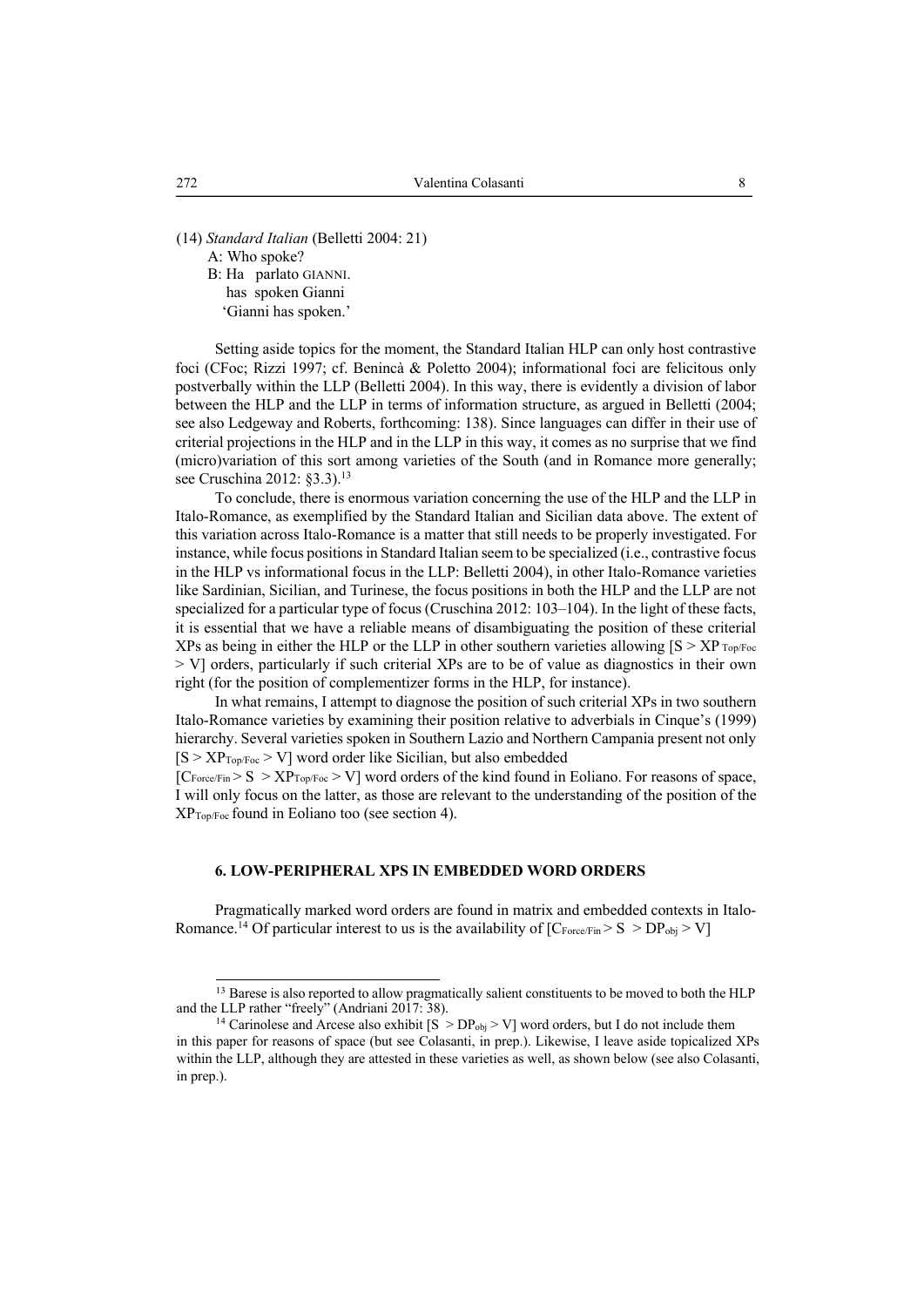order in certain varieties of the upper South (Colasanti 2018b). This can be seen for example in Carinolese (and in Arcese, left aside for reasons of space): below, the DP object *le pummarole* 'the tomatoes' is an IFoc in (15a, b) and a CFoc in (15c, d), and in both cases it follows a DP subject but precedes the verb. (Note that the contexts in the examples below control for the left-dislocated constituent type.)

#### (15) *Carinolese*

Context: Paskale and Peppinu will go to the market to buy some food for Maria, who has no idea what Paskale is going to buy since she does not know him. Maria asks Peppinu:

| a. "What do you think that Paskale will buy?" Peppinu replies:        |        |
|-----------------------------------------------------------------------|--------|
| Creru ca Paskale LE PUMMAROLE accatta.                                | (IFoc) |
| I.believe that Paskale the tomatoes he.buys                           |        |
| 'I believe that Paskale the tomatoes buys.'                           |        |
| b. "What do you want that Paskale will buy?" Peppinu replies:         |        |
| che Paskale LE PUMMAROLE accattasse.<br>Vulesse                       | (IFoc) |
| I.would.like that Paskale the tomatoes he.would.buy                   |        |
| 'I would like it if Paskale the tomatoes would buy.'                  |        |
| c. "Do you think that Paskale will buy the oranges?" Peppinu replies: |        |
| Creru ca Paskale LE PUMMAROLE accatta, no le pertualle.               | (CFoc) |
| I.believe that Paskale the tomatoes he.buys not the oranges           |        |
| 'I believe that Paskale the tomatoes buys, not the oranges.'          |        |
| d. "Do you want that Paskale will buy the oranges?" Peppinu replies:  |        |
| Vulesse che Paskale LE PUMMAROLE accattasse, no le pertualle.         | (CFoc) |
| I. would like that Paskale the tomatoes he would buy not the oranges  |        |
|                                                                       |        |

'I would like it if Paskale the tomatoes he would buy, not the oranges.'

If the subjects in (15) are in [Spec, TP], then this  $[S > XP<sub>Top/FoC</sub> > V]$  order diagnoses an especially low (i.e., LLP) position for  $XP_{Top/FoC}$ . In principle, though, these subjects could actually be topics occupying the HLP, since they refer to given information in context; in that case, these orders would be less informative, since the object XPTop/Foc might then also occupy a position within the HLP.<sup>15</sup> These two structural possibilities are sketched in  $(16)$ .

- (16) a.  $[Force]$  Force  $[Tope]$  Paskale Top  $[Force]$  LE PUMMAROLE Foc  $[Fore]$  Fin  $[IP]$  [LAS accattasse ...  $\left[\begin{matrix}v_P \dots \end{matrix}\right]$  [ $\left[\begin{matrix}v_P \end{matrix}\right]$  **le pummarole**]]]]]]]
	- b. [ForceP Force [TopP Top [FocP Foc [Fin Fin [IP Paskale [LAS LE PUMMAROLE accattasse ... [*v*<sup>P</sup> … [VP le pummarole]]]]]]]

To overcome this potential confound, I attempt to identify the position of the object XPTop/Foc using Cinque's (1999) LAS adverbs and their scope relations, which, for the relevant varieties investigated, are reported in  $(17)$ .<sup>16</sup>

 $15$  This confound would not hold for subjects in the WANT-contexts in (15b, d), however:

according to Colasanti (2018b: 22), the complementizer *che* lexicalizes Fin in such contexts.<br><sup>16</sup> I will not use HAS adverbs for reasons of space, but these could principally be used to make

the point in this context too.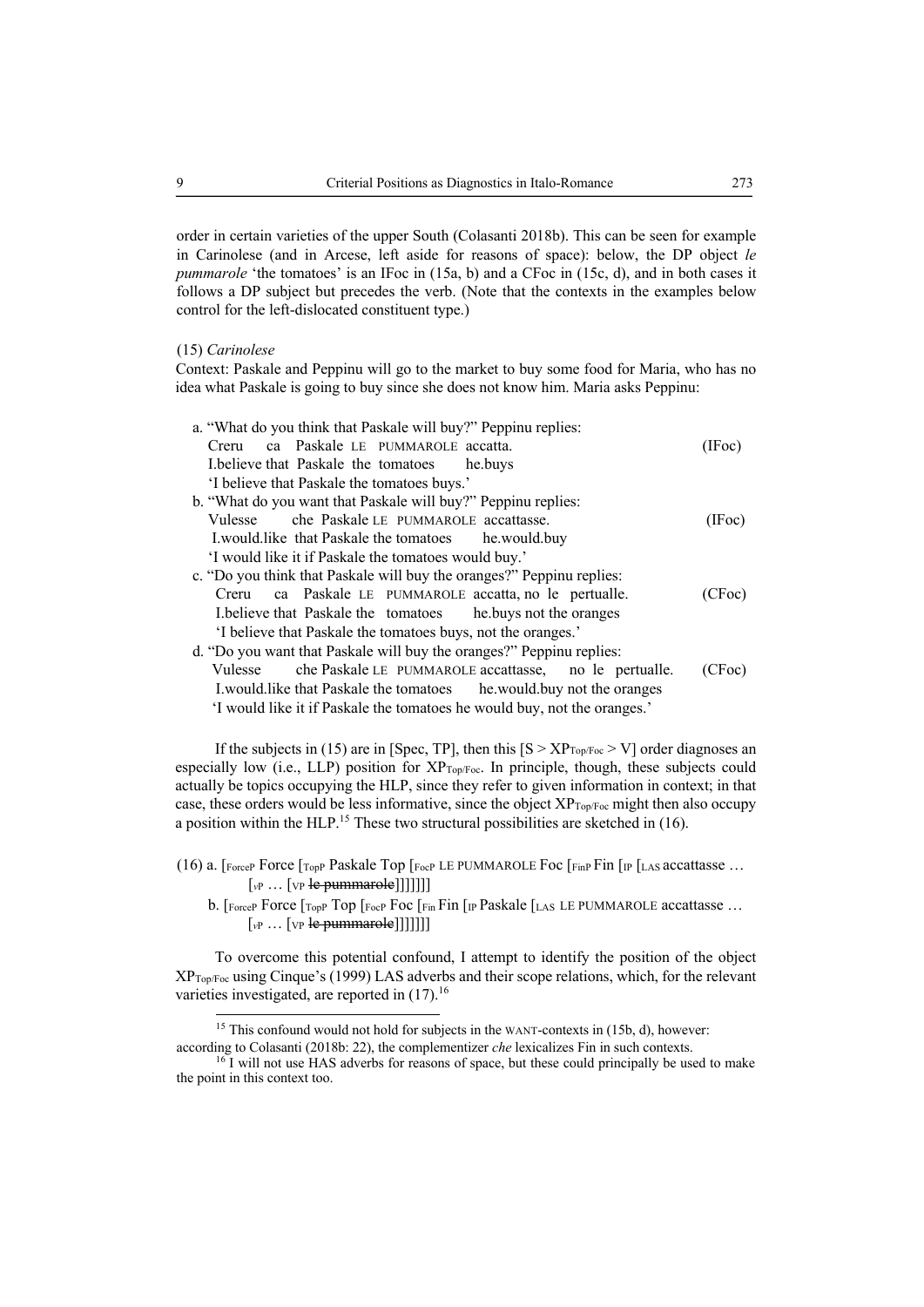### $(17)$  LAS adverbs<sup>17</sup>

*manghə/mancu* 'not/not even'18 Neg1Presuppositional > *ggià* 'already' TAnterior > *piune/chiù/ciù* 'anymore' Asp<sub>Terminative</sub> > *angorə/angora* 'still' Aspcontinuative > semprə/sempe 'always' AspPerfect > *ammalapena/aggì aggì* 'hardly/barely' Neg2 > *buonə/buonu/bónə* 'well', *malə*  'badly' Voice > *spessa*/ spesso 'often' AspFrequentative(process)

In what follows I will test the position of objects  $XP_{Top/Fe}$  against Cinque's (1999) hierarchy in (17). In section 6.1, I will diagnose the position of  $XP_{Top}$ , particularly with respect to certain LAS adverbs: in brief, if XP<sub>Top</sub> precedes the LAS adverbs, then it is located in the HLP. On the other hand, if  $XP_{Top}$  follows LAS adverbs (and precedes the verb), then it occupies the LLP. In section 6.2, XPFoc will be tested in the same way. We will see that, in Carinolese, these criterial XPs can appear in both the HLP and the LLP.

#### **6.1. High and low topics in Carinolese**

To begin, consider the data from SAY-contexts in Carinolese<sup>19</sup> below, involving the LAS adverbs *ciù* 'anymore', *angora* 'still', *sempe* 'always', and *buone* 'well'. The XP<sub>Top,</sub> la sausiccia, can precede or follow the adverbs *ciù* 'anymore' (SpecAsp<sub>Terminative), angora 'still'</sub> (SpecAspContinuative), and *sempe* 'always' (SpecAspPerfect) and be interpreted as a referential topic (RTop). When *la sausiccia* follows those LAS adverbs, it occupies a position between them and the verb *fa* 'he makes' (which moves to a LAS position between Asp<sub>Perfect</sub> and AspProspective), which can be followed by the adverb *buone* 'well' (SpecVoice; 18c). Here the left-dislocated XP *la sausiccia* is contextually-given information in the discourse, and thus interpreted as a RTop.

<sup>&</sup>lt;sup>17</sup> This LAS hierarchy for southern Italo-Romance is mostly based on previous work by Ledgeway and Lombardi (2005, 2014), Schifano (2018), and Colasanti (2018b), but it is a point of ongoing research (see Colasanti, in prep). 18 In the varieties (and the contexts) investigated, the negator *mancu/manghə* can be a scalar

negative adverb ('not even'; Rohlfs 1969: 294), a plain negator ('not'; Ledgeway 2009b: ch.18, 2016), or a presuppositional negation in interpolation structures (which are present in Carinolese too): see Ledgeway & Lombardi (2005) and Ledgeway (2016). I follow Ledgeway & Lombardi (2005: §4.2; see also Ledgeway 2016: 113) in taking *mancu/manghə* to occupy the specifier position of Neg1P in all cases. Crucially, though, I do not rely on the positioning of *mancu/manghə* as a diagnostic (though it is present in some of the sentences for reasons of naturalness). This is because, as a member of the set of adverbs with a "focusing" use (see Cinque 1999: 30–32), its order is not always informative: rather than occupying a position on the clausal spine, such adverbs can optionally form a constituent with (and take scope only over) the DP adjacent to them. In such cases, it can be Focus-fronted or left-dislocated together with the accompanying DP (*ibid.*). Thus, I rely only on adverbials that do not allow this "focusing" use. (See also fn. 21, below.) <sup>19</sup> Carinolese retains final unstressed vowel distinctions and weakening of the initial voiced dental

<sup>[</sup>d] to the alveolar flap  $\lceil$ r] in some contexts (*pace* Colasanti 2018b, who indicates the presence of final [ə] and initial [d] in some Carinolese examples). I thank my consultants from Carinola for clarifying this point.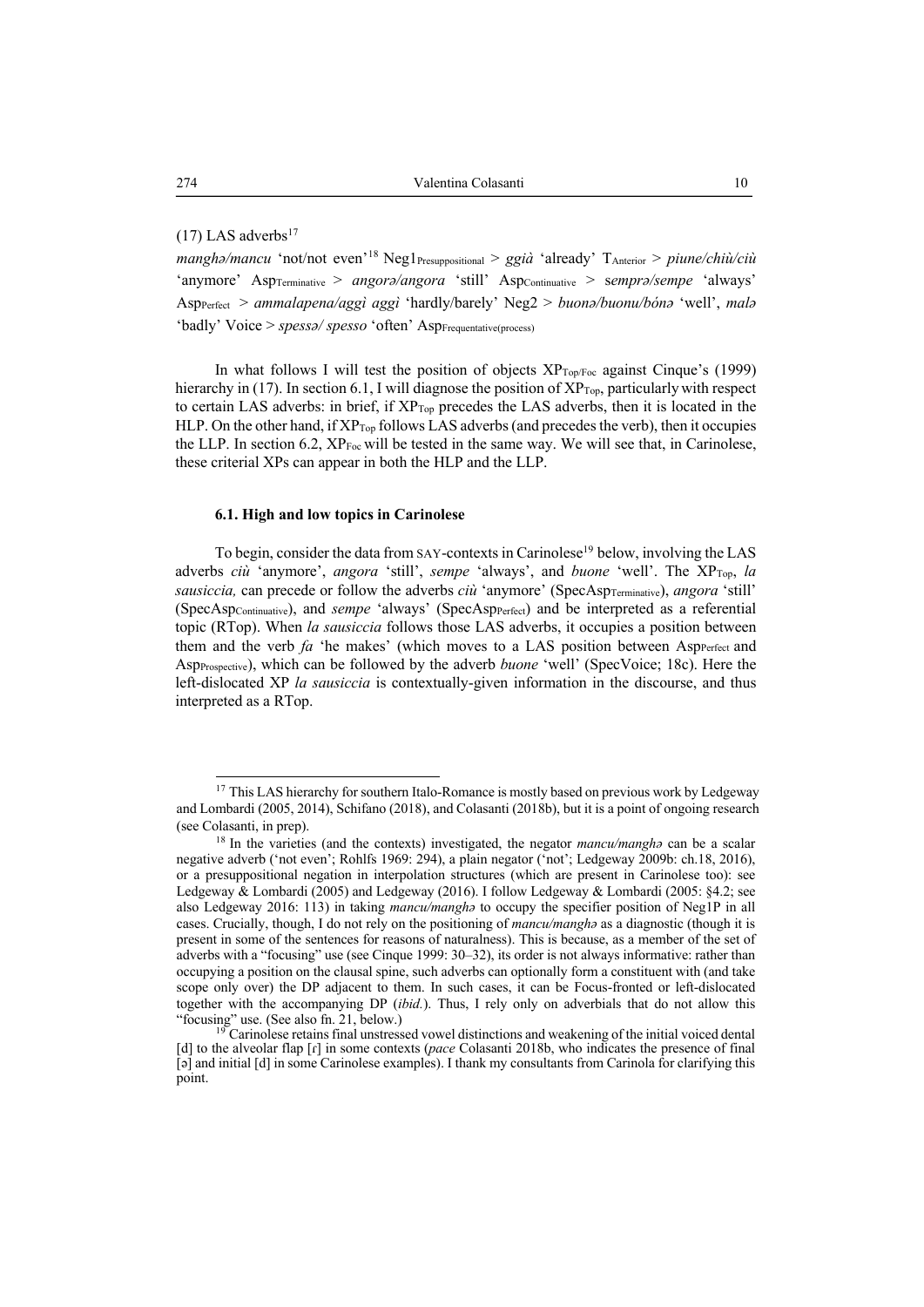#### (18) *Carinolese* (RTop)

Context: Peppinu is the butcher in the town of Carinola, but Maria does not know him because she is from a different town. While she is walking with a friend from Carinola, they pass by Peppino's butcher shop, and Maria asks her friend:

"Does Peppinu make salami?". Her friend from Carinola replies:

- a. Nu creru ca Peppinu la sausiccia, (mancu) **ciù**, (la sausiccia) fa. not I.believe that Peppinu the sausage mancu anymore the sausage he.makes 'I don't believe that Peppinu (not even) makes salami anymore.'
- b. Nu creru ca Peppinu, la sausiccia, **angora**, (la sausiccia) fa. not I.believe that Peppinu the sausage still the sausage he.makes 'I don't believe that Peppinu still makes salami.'

"How well does Peppinu make salami?" Her friend from Carinola replies:

 c. Creru ca Peppinu la sausiccia, **sempe**, (la sausiccia) (la) fa **buone**. I.believe that Peppinu the sausage always the sausage  $i=$  he.makes well 'I believe that Peppinu always makes salami well.'

*La sausiccia* can be interpreted as a RTop in both the HLP and the LLP in SAY-contexts: when it precedes the adverbs *ciù* 'anymore', *angora* 'still', and *sempe* 'always', it is within the HLP. By contrast, *la sausiccia* is in the LLP when it occupies a position within the LAS between the adverbs *ciù* 'anymore', *angora* 'still', and *sempe* 'always' and the verb *fa* 'he makes' (followed by the adverb *buone* 'well'; 18c).

Turning to WANT-contexts, the left-dislocated DP object *la sausiccia* 'salami' cannot move across the LAS adverb *ciù* 'anymore' and be interpreted as a RTop (19):

#### (19) *Carinolese* (RTop)

Context: Peppinu is the butcher in the town of Carinola, but Maria does not know him because she is from a different town. While she is walking with a friend from Carinola, they pass by Peppinu's butcher shop, and Maria says to her friend: "From the look of his shop, I am betting that you would like it if Peppinu could make salami (well)." Her friend from Carinola replies:

Vulesse che Peppinu (\*la sausiccia) mancu ciù, la sausiccia I.would.like that Peppinu the sausage mancu anymore the sausage facesse (**buone**). Peppinu me sta ntipaticu! he.would.make well Peppinu me= he.stands horrible

'I would like it if Peppinu wouldn't make salami (well) anymore. Peppinu is horrible!'

*La sausiccia* can only be interpreted as a RTop (19) if it moves to a position below the LAS adverb *ciù* 'anymore' (SpecAsp<sub>Terminative</sub>), but higher than the lexical verb *facesse* 'he would make' (optionally followed by the adverb *buone* 'well' in SpecVoice).<sup>20</sup> Thus, in Carinolese, the dislocated DP *la sausiccia* can only be interpreted as a RTop (since it

<sup>&</sup>lt;sup>20</sup> In some Southern Lazio varieties (e.g. Cepranese; Colasanti 2018a), there is an asymmetry between the movement of the embedded subjunctive vs indicative lexical verb due to the partial loss of the (imperfect) subjunctive; however, this is maintained in Carinolese (see Colasanti 2018b: 29).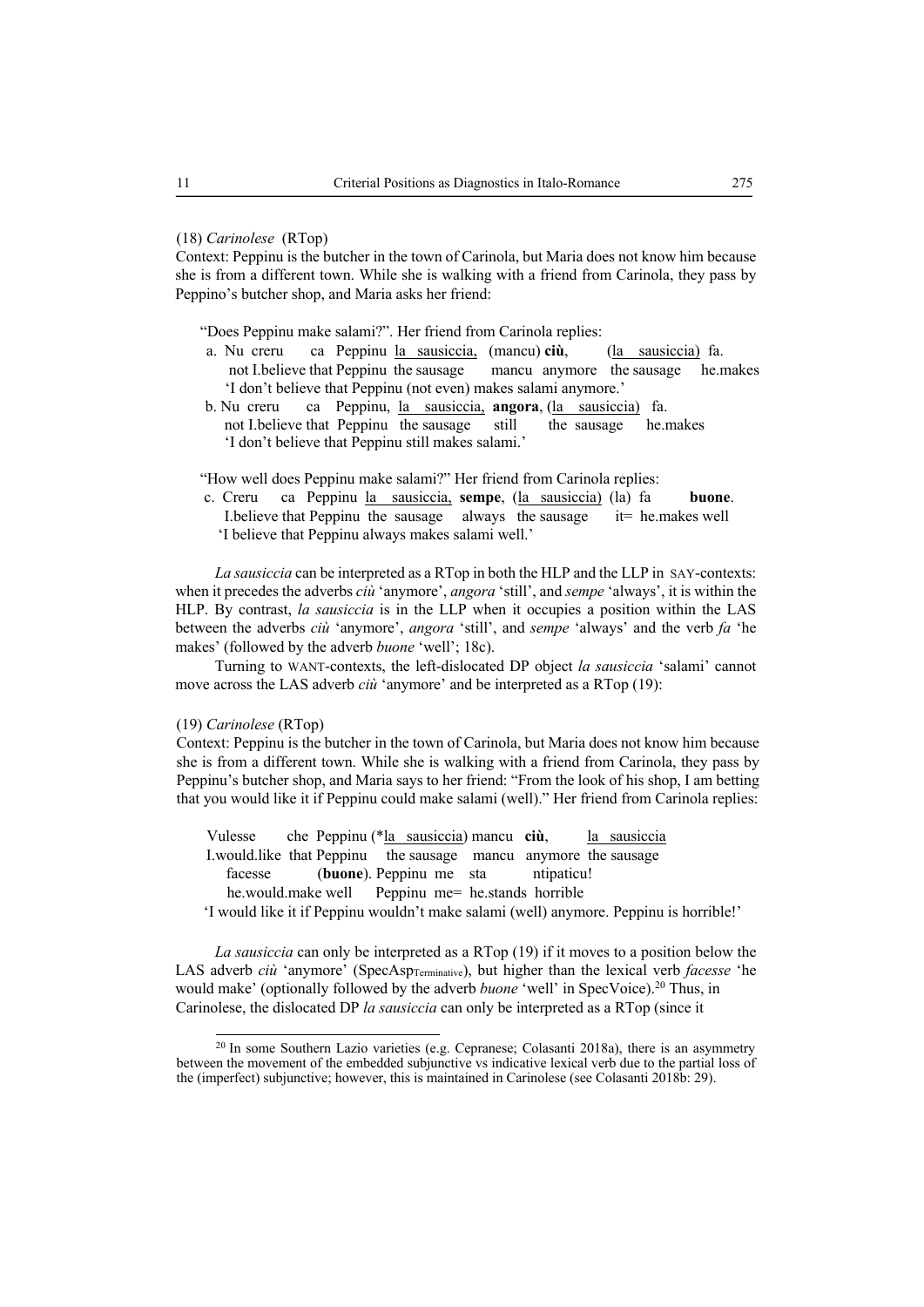is contextually-given information) in the LLP, and not in the HLP, in WANT-contexts (cf. SAYcontexts in (18)).

#### **6.2. High and low foci in Carinolese**

Consider the data from SAY-contexts in Carinolese below in (20):

(20) *Carinolese* (IFoc)

--------------------------

Context: Maria, who is from Carinola, is giving a tour of the town to her friend from Rome. As they pass by Peppinu's butcher shop, Maria says: "Peppinu isn't a very good butcher. He barely does cured meats well. For example…"

 Creru ca Peppinu (LA SAUSICCIA), **aggì aggì**, (LA SAUSICCIA) fa (**buone**). I.believe that Peppinu the sausage barely the sausage he.makes well 'I believe that (even) salami Peppinu barely does (well).'

In (20) *la sausiccia* is new information presupposed to be within the set of possible alternatives (i.e. the set of cured meats hypothetically makable by Peppinu), hence an IFoc. The speaker presupposes that salami-making is a very low-skill task for a butcher, and yet Peppinu can barely accomplish it; thus, the speaker is indirectly implying that there are not many types of cured meats that Peppinu makes (or makes 'well'; i.e., being poor at salamimaking entails being poor at cured meats-making in general). Thus, the left-dislocated XP *la sausiccia* can be interpreted as an IFoc in either the HLP (when it precedes the adverb *aggì aggì* 'barely'<sup>21</sup> in SpecNeg2) or in the LLP (when it occupies a position between the adverb

(i) a. \*Nu credu ca [ciù LA SAUSICCIA] Peppinu fa buone. not I.believe that anymore the sausage Peppinu he.makes well b. \*Nu credu ca è [ciù LA SAUSICCIA] ca Peppinu fa buone. not I.believe that it.is anymore the sausage which Peppinu he.makes well (ii) a. \*[Sempe LA SAUSICCIA] Peppinu fa buone.

<sup>21</sup> Additional evidence that the adverbs *ciù* 'anymore', *sempe* 'always', *aggì aggì* 'barely', and *angora* 'still' are not focusing adverbs (i.e., do not only scope over the adjacent DP), but in fact occupy fixed LAS positions on the spine, comes from several diagnostics proposed in Cinque (1999: 30–32). For instance, unlike typical focusing uses of adverbs (which form a constituent with the adjacent DP), *ciù* 'anymore' cannot undergo movement as part of its adjacent DP. In (i), [*ciù la sausiccia*] cannot be Focusfronted (i.a) and cannot be used in cleft constructions (i.b) (cf. e.g. [*probabilmente* DP] in Standard Italian: Cinque 1999: 31). The same holds for *sempe* 'always' (ii), *aggì aggì* 'hardly' (iii), and *angora* 'still' (iv). Such evidence makes it highly unlikely (though admittedly not impossible) that these adverbs have a focusing use available to them in Carinolese.

always the sausage Peppinu he.makes well<br>b.  $*\dot{E}$  [sempe LA SAUSICCIA] ca Peppinu fa LA SAUSICCIA] ca Peppinu fa buone. it.is always the sausage which Peppinu he.makes well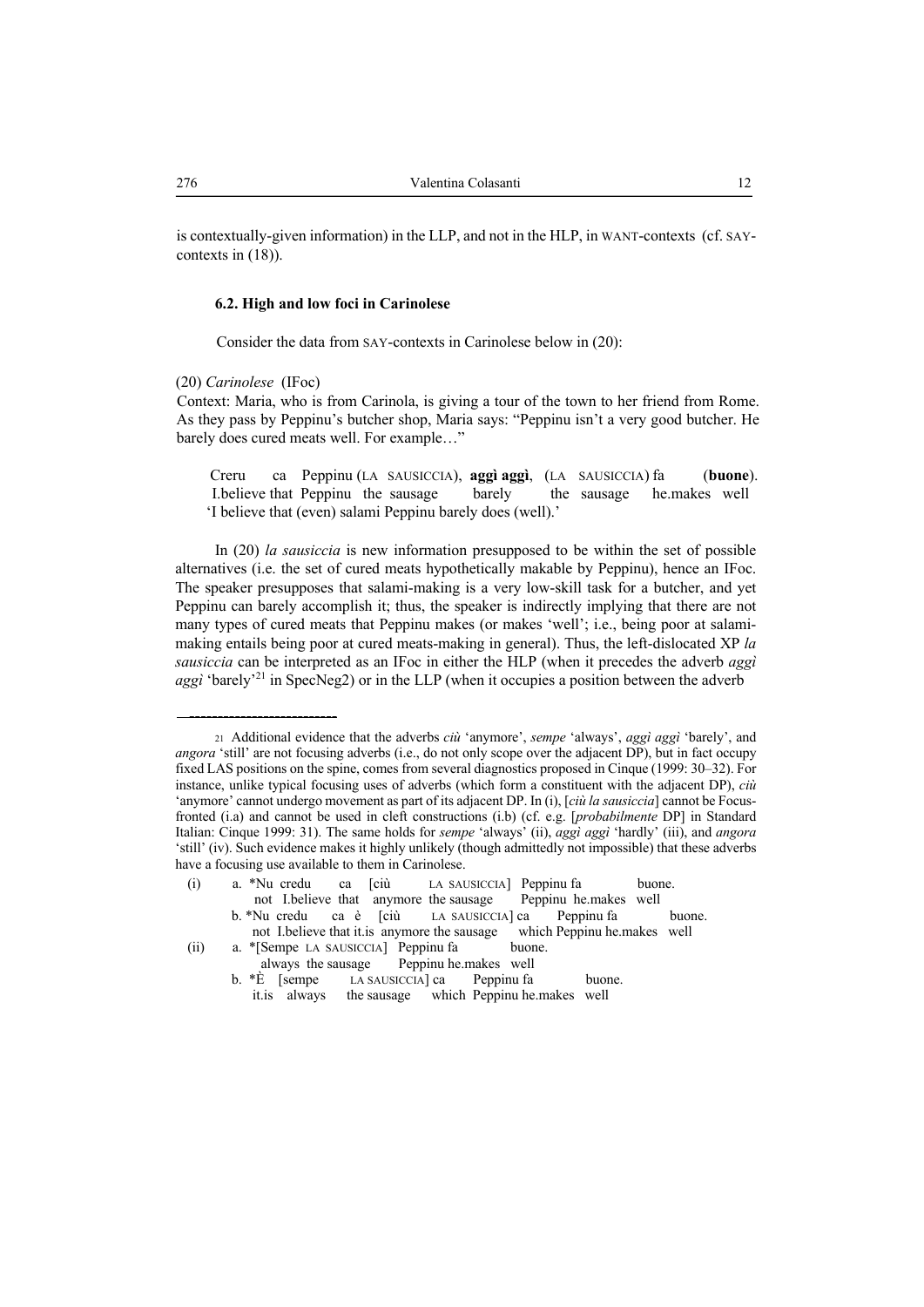*aggì aggì* 'barely' and the verb *fa* 'he makes'; optionally followed by the adverb *buone* 'well' in SpecVoice) in Carinolese.

By contrast, *la sausiccia* can only be interpreted as an IFoc in WANT-contexts if it occupies a LAS position between the adverb in SpecNeg2 *aggì aggì* 'barely' and the verb *facesse* 'he would make' (optionally followed by the adverb in SpecVoice *buone* 'well'; 21). The DP object is informationally new in (21), but within the closed set of alternatives (i.e., it is a kind of cured meats that Peppinu could potentially barely do (well)). Thus, the leftdislocated XP *la sausiccia* can be interpreted as IFoc only in the LLP, not in the HLP. In fact, it is ungrammatical in WANT-contexts for *la sausiccia* to precede the adverb *aggì aggì* 'barely' and be interpreted as an IFoc. Note that in (21), the speaker presupposes that salami-making is a required skill that a butcher cannot lack, lest he go out of business (which would please the speaker, since she cannot stand Peppinu).

#### (21) *Carinolese* (IFoc)

Context: Maria, who is from Carinola, is giving a tour of the town to her friend from Rome. As they pass by Peppinu's butcher shop, Maria says: "I've never gone to this butcher shop before because I can't stand Peppinu. In fact I hope his business fails. It would please me if he could barely do cured meats well. For example…"

 Vulesse che Peppinu (\*LA SAUSICCIA) **aggì aggì**, LA SAUSICCIA facesse (**buone**). I.would.like that Peppinu the sausage barely the sausage he.would.make well Peppinu me sta ntipaticu! Peppinu me= he.stands horrible 'It would please me if (even) salami he could barely do well. Peppinu is horrible!'

The left-dislocated DP object *la sausiccia* 'salami' can be interpreted as a CFoc in SAYcontexts only when it moves between the LAS adverbs *sempe* 'always' (22a) and *aggì aggì*  'barely' (22b) on the one hand, and the finite verb *fa* 'he makes' followed by the adverb *buone* 'well' on the other.

#### (22) *Carinolese* (CFoc)

Context: Peppinu is the butcher in the town of Carinola, but Maria has never been to his butcher shop before. She is giving a tour of the town to her friend from Rome. As they pass by Peppinu's butcher shop, Maria's friend says:

| (iii) | a. *[Aggi aggi LA SAUSICCIA] Peppinu fa<br>buone.           |        |
|-------|-------------------------------------------------------------|--------|
|       | barely the sausage Peppinu he makes well                    |        |
|       | b. $*\hat{E}$ [aggi aggi LA SAUSICCIA] ca Peppinu fa        | buone. |
|       | it.is barely the sausage which Peppinu he.makes well        |        |
| (iv)  | a. *[Angora LA SAUSICCIA] Peppinu fa buone.                 |        |
|       | still the sausage Peppinu he makes well                     |        |
|       | b. $*\hat{E}$ [angora LA SAUSICCIA] ca Peppinu fa<br>buone. |        |
|       | it is still the sausage which Peppinu he makes well         |        |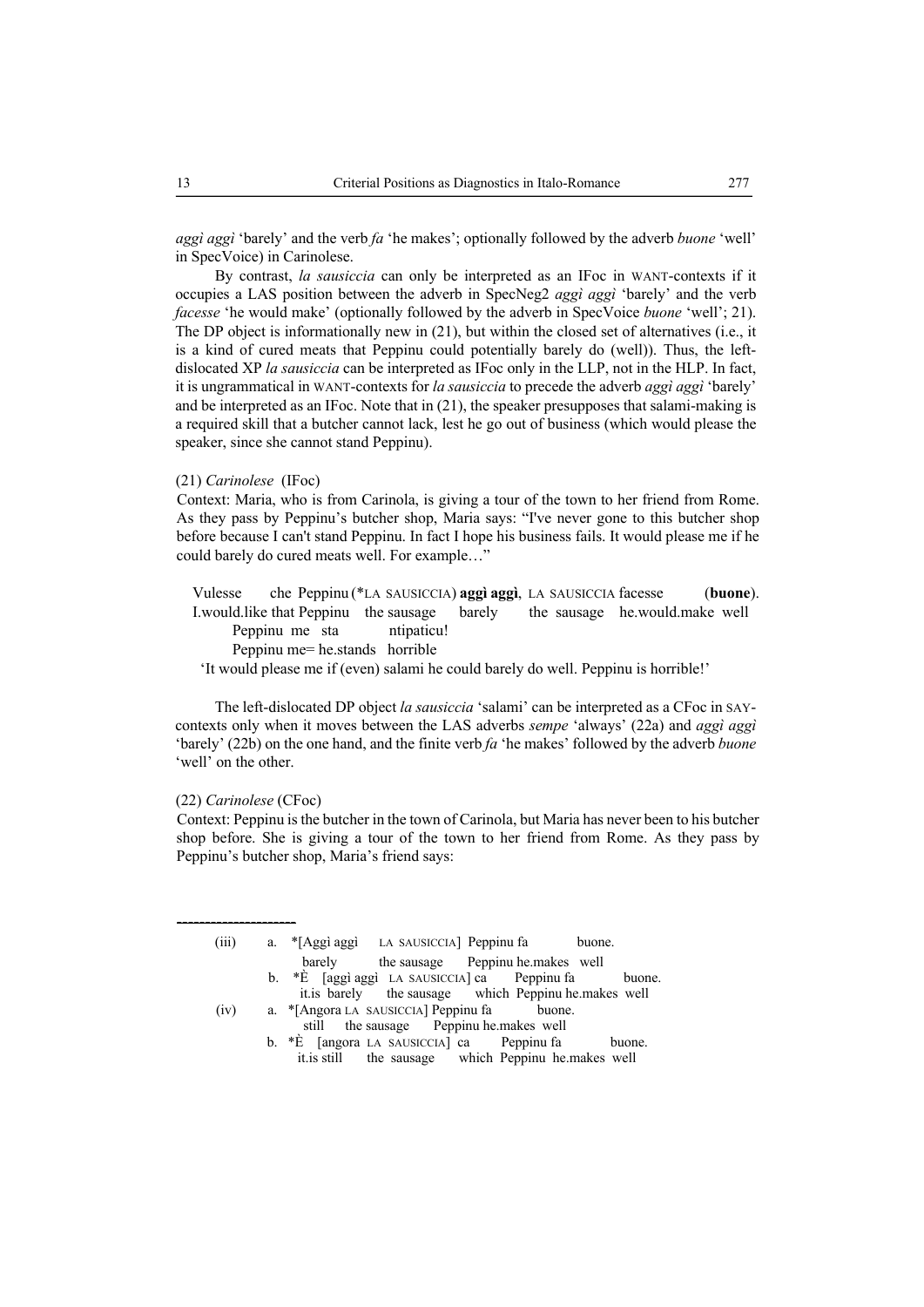"From the look of his shop, I am betting that Peppinu always does prosciutto well." Maria replies: "Actually, …"

a. Creru ca Peppinu (\*LA SAUSICCIA) **sempe**, LA SAUSICCIA fa **buone**, I.believe that Peppinu the sausage always the sausage he.makes well no ru presuttu. not the prosciutto 'I believe that Peppinu always does salami well, not prosciutto.'

"From the look of his shop, I am betting that Peppinu can barely do prosciutto well." Maria replies: "Actually, …"

| b. Creru ca Peppinu (*LA SAUSICCIA) aggi aggi, LA SAUSICCIA fa            |  | buone, |  |  |  |  |  |  |
|---------------------------------------------------------------------------|--|--------|--|--|--|--|--|--|
| I.believe that Peppinu the sausage barely the sausage he makes well       |  |        |  |  |  |  |  |  |
| no ru presuttu.                                                           |  |        |  |  |  |  |  |  |
| not the prosciutto                                                        |  |        |  |  |  |  |  |  |
| 'I believe that what Peppinu barely does well is salami, not prosciutto.' |  |        |  |  |  |  |  |  |

Here, the focus type is contrastive: *la sausiccia* constitutes new information within the set of possible alternatives (i.e. the set of cured meats that Peppinu can hypothetically make) contrasting with known information (i.e. *ru presuttu* 'the prosciutto'). Notice that in (22b) the speaker presupposes that salami-making is a very low skill for a butcher, and yet Peppinu can barely accomplish it. Hence, being poor at salami-making entails being not good at prosciutto making too, which requires higher skills for a butcher. In Carinolese, in SAY-contexts, *la sausiccia* is interpreted a CFoc when it is dislocated in the LLP (not the HLP). This is because the dislocated DP object is interpreted as CFoc only when it occupies a LAS position between the LAS adverb *aggì aggì* 'barely' (SpecNeg2) and the verb *fa* 'he makes'.

In WANT-contexts, the left-dislocated DP object *la sausiccia* 'salami' cannot move across the LAS adverb *aggì aggì* 'barely' (SpecNeg2) to be interpreted as a CFoc, but it can move to a position below them which precedes the verb *facesse* 'he would make' (itself followed by the adverb *buone* 'well'), as in (23) and (24).

#### (23) *Carinolese* (CFoc)

Context: Maria, who is from Carinola, is giving a tour of the town to her friend from Rome. As they pass by Peppinu's butcher shop, Maria says: "This butcher Peppinu is always trying to perfect his prosciutto, but frankly I prefer the prosciutto that my grandpa does. So, while Peppinu would always like to do prosciutto well, frankly…"

| Vulesse                                                                |                                | che Peppinu (*LA SAUSICCIA) sempe, LA SAUSICCIA facesse |  |                                                                          |
|------------------------------------------------------------------------|--------------------------------|---------------------------------------------------------|--|--------------------------------------------------------------------------|
|                                                                        |                                |                                                         |  | I. would like that Peppinu the sausages always the sausage he would make |
|                                                                        | <b>buone</b> , no ru presuttu. |                                                         |  |                                                                          |
|                                                                        | well not the prosciutto        |                                                         |  |                                                                          |
| 'I would prefer it if Peppinu always did salami well, not prosciutto.' |                                |                                                         |  |                                                                          |

#### (24) *Carinolese* (CFoc)

Context: Maria, which is from the town of Carinola, is giving a tour of the town to her friend from Rome. While they're passing by Peppinu's butcher shop Maria says: "I've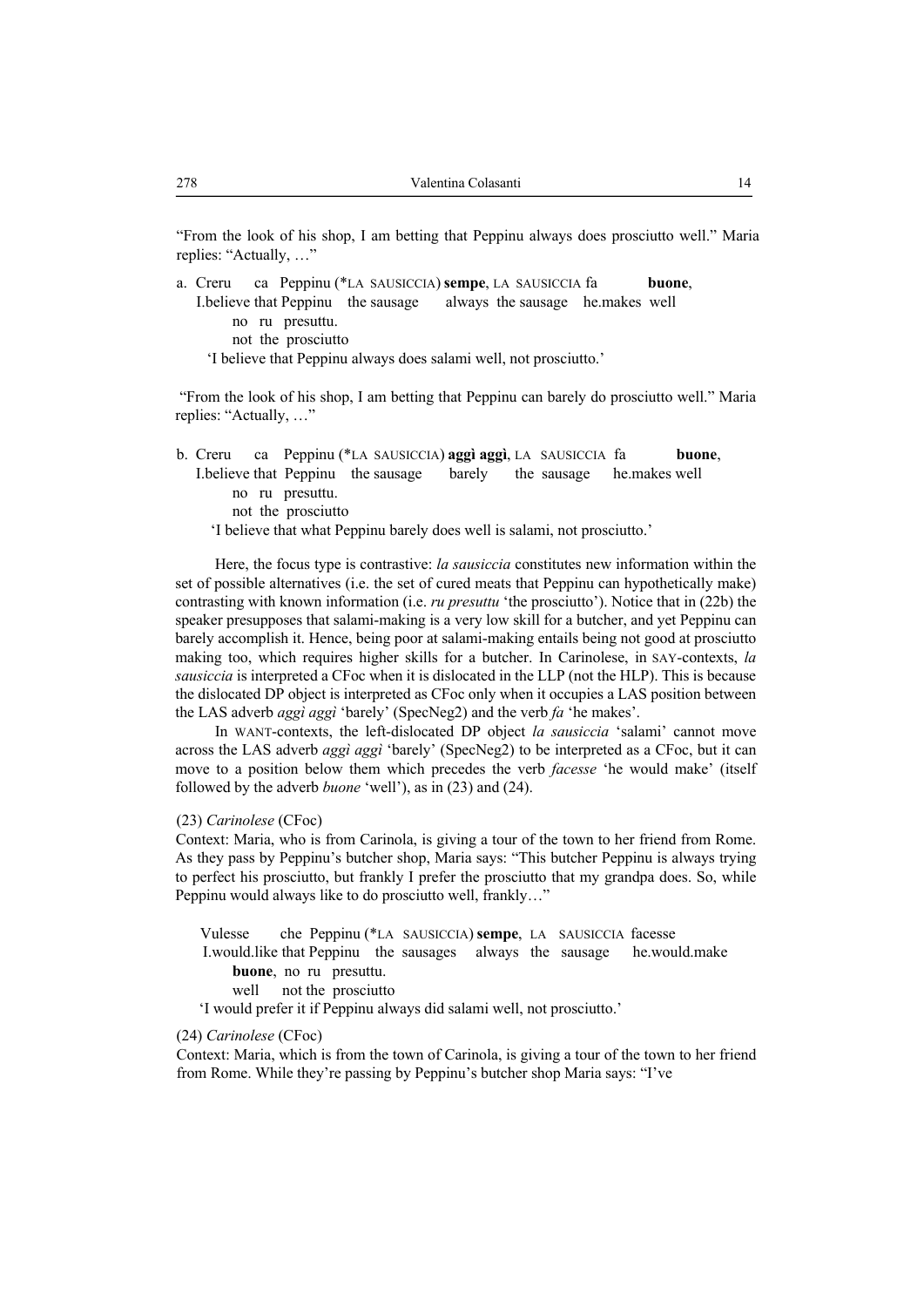never gone to this butcher shop before because I can't stand Peppinu. In fact I hope his business fails." Her friend from Rome says: "So I guess it would please you if he could barely do prosciutto well." But Maria knows that Peppinu makes all his money selling salami, so she replies: "Actually, …"

Vulesse che Peppinu (\*LA SAUSICCIA) **aggì aggì**, LA SAUSICCIA, facesse **buone**, I.would.like that Peppinu the sausages barely the sausage he.would.make well no ru presuttu. Peppinu me sta ntipaticu!

not the prosciutto Peppinu me= he.stands horrible

 'It would please me if Peppinu could barely make salami well, not prosciutto. Peppinu is horrible!'

The speaker presupposes in (24) that salami-making is a required skill for a butcher. Given her distaste for Peppinu, she hopes he will lack that skill (and perhaps may thus have to close down). *La sausiccia* constitutes new information within the set of possible alternatives (i.e. the closed set of cured meats that Peppinu could potentially make), contrasting with known information (i.e. *ru presuttu* 'the prosciutto'). In Carinolese, the DP object can be interpreted as a CFoc only if it occupies a position between the LAS adverbs *sempre* 'always' (SpecAspPerfect) or *aggì aggì* 'barely' (SpecNeg2) and the verb *facesse* 'he would make' (followed by the adverb *buone* 'well' in SpecVoice). In other words, *la sausiccia* is only interpreted as a CFoc when it occupies the LLP (and not the HLP, i.e. in a position preceding these LAS adverbs).

Summarizing the Carinolese data above in §6.1 and §6.2, we have evidence for the two structures in (25):

(25) a. SAY-verb [CP C [TopP (Subj) Top [FocP (**LA SAUSICCIA**) Foc [TopP (**la sausiccia**) Top [IP (Subj) [Neg1P mancu Neg1 [TAnteriorP **ggià** TAnterior [AspTerminativeP **ciù** AspTerminative [AspPerfectP **sempe** AspPerfect [Neg2P **aggì aggì** Neg2 [TopP (**la sausiccia**) Top [FocP (**LA SAUSICCIA**) Foc ... fa [VoiceP **buone** Voice [VP la sausiccia]]]]]]]]]]]]]]]]

b. WANT-verb [CP C [TopP (\***la sausiccia**) Top [FocP (\***LA SAUSICCIA**) Foc [IP Subj

 [Neg1P mancu Neg1 [TAnteriorP **ggià** TAnterior [AspTerminativeP **ciù** AspTerminative [AspPerfectP **sempe** AspPerfect [Neg2P **aggì aggì** Neg2 [TopP (**la sausiccia**) Top [FocP (**LA SAUSICCIA**) Foc … facesse [<sub>Voice</sub> **buone** Voice [<sub>VP</sub> la sausiccia]]]]]]]]]]]]]

In short, in SAY-contexts the DP object *la sausiccia* can be left-dislocated into the HLP and the LLP as a IFoc (20), or as RTop (18). When the DP object is in the HLP, the subject *Peppinu* is presumably topicalized into the HLP too ((18), (20)), as it is given information in the context. By contrast, in SAY-contexts the DP object can be interpreted as a CFoc only if it is left-dislocated to the LLP (22), not the HLP. This is schematized in the structure (25a). In WANT-contexts, *la sausiccia* can only be dislocated into a low position and be interpreted as a CFoc (23), (24) or an IFoc (21); it cannot be dislocated into the HLP. The same holds for RTop (19) in WANT-contexts, as schematized in the structure in (25b). Given that WANT-verbs select Fin-headed complement clauses in Carinolese (Colasanti 2018b: 22), any left-dislocated element that does not precede the complementizer cannot occupy the HLP, but must have moved into the LLP instead.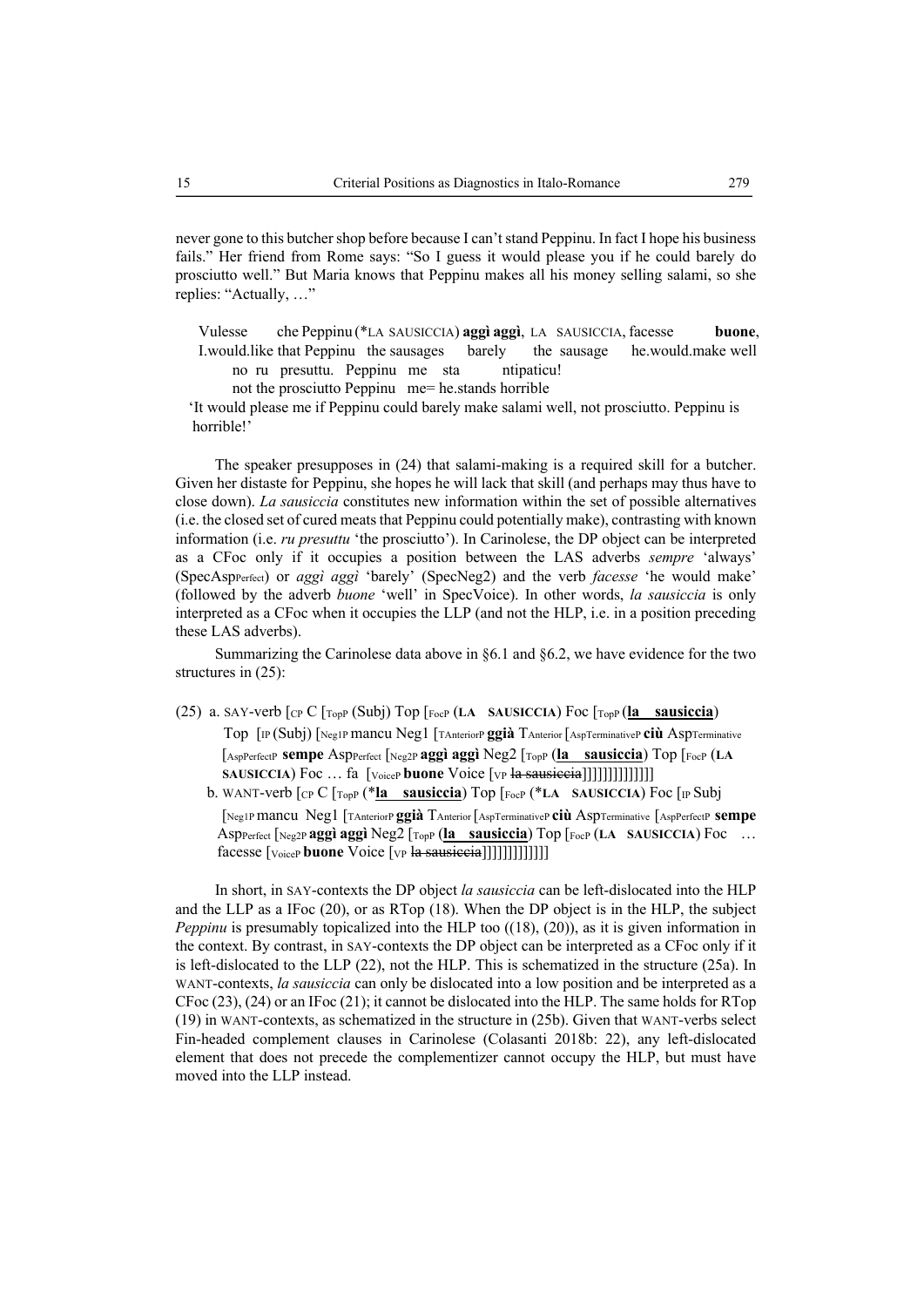These results from Carinolese are not entirely surprising, given the variation in the use of the HLP and the LLP in Italo-Romance (§5; see also Belletti 2004, Cruschina 2012: 103– 104; *i.a.*). Specifically, while it is not a novel finding that southern Italo-Romance makes extensive use of the HLP, the fact that Carinolese makes such robust use of the LLP as well is both novel and significant. In this variety (and in Arcese), it seems that there is a division of labor between the HLP and the LLP: the positions are specialized for particular informationstructural interpretations (e.g. left-dislocated XPs are interpreted as CFoc only in the LLP), as argued for other southern varieties (see Cruschina 2012: 103–104; cf. Standard Italian in Belletti 2004).

Thus, the question arises: where are these left-dislocated DP objects in (18)–(23), if not in the LLP?22 In fact, the existence of Top/Foc positions in the LLP would be a possible explanation for the contrastive/information-structural interpretation of those XPs in the LAS. However, the question of whether southern Italo-Romance varieties could make extensive use of the LLP in embedded contexts when we have  $[C > S > XP > V]$  word orders, and not only  $[C > S > V > XP]$ , is a matter that needs to be better investigated. Given this, the data in (15)– (23) are not totally unexpected: we already know that the verb stays low in southern Italo-Romance; there could be pragmatic contexts in which the verb stays *very* low in the LAS. In these varieties, an  $XP_{Top/Fo}$  could come to occupy a preverbal position either by fronting to the HLP, as is traditionally assumed (as in C2021 for Eoliano), or by moving into the LLP, which the finite verb evidently need not raise across. This is a finding which needs to be more carefully investigated, making use of the full battery of diagnostics for mapping criterial positions in the clause.

Going back for a moment to the Eoliano facts described in  $\S$ 3 and  $\S$ 4, it is now evident that the exact positions of left-dislocated  $XP_{Top/Foc}$  in  $[C_{\alpha/cha} > XP_{Top/Foc} > V]$  word orders is still an open matter (including the position of the complementizer forms).

#### **7. CONCLUSIONS**

In this invited commentary, I have taken a closer look at  $[C > XP<sub>Top/FoC</sub> > V]$  word orders in some modern upper-southern Italian varieties, and shown that not all such orders necessarily involve movement into the high left periphery:  $XP_{Top/Foc}$  may, in fact, occupy the low left periphery instead. If this is correct, then such orders are not *prima facie* evidence for the position of complementizer forms within the high left periphery, contrary

<sup>&</sup>lt;sup>22</sup> One rather dramatic alternative might be to assume that the  $[C > S > Neg > Adv > XP > V]$  word orders do not involve the LLP at all, but rather fronting of each individual element (save V) to the HLP (presumably into recursive Top positions in most cases). However, this approach would create more problems than it solves. Most obviously, such a derivation would seem to require multiple Relativized Minimality violations (Rizzi 1990), given all the crossing dependencies necessary to recreate the TPinternal word order (except for XP and V). Moreover, the information structure in the specified context does not support it: for instance, in (21) the subject *Peppinu* is a given topic, whereas the LAS adverbs *aggì aggì* or *sempe* would be under new information focus, and *la sausiccia* is a CFoc. In other words, this 'mass migration' to the HLP would require at least two distinct elements to undergo Focus-fronting, in violation of the uniqueness constraint on displaced Foci (Rizzi 1997, Belletti 2004, Cruschina 2012, 2021, Bocci 2013, *i.a.*). Since such a derivation seems to face serious challenges, I leave it aside, and pursue one that makes limited use of the LLP instead.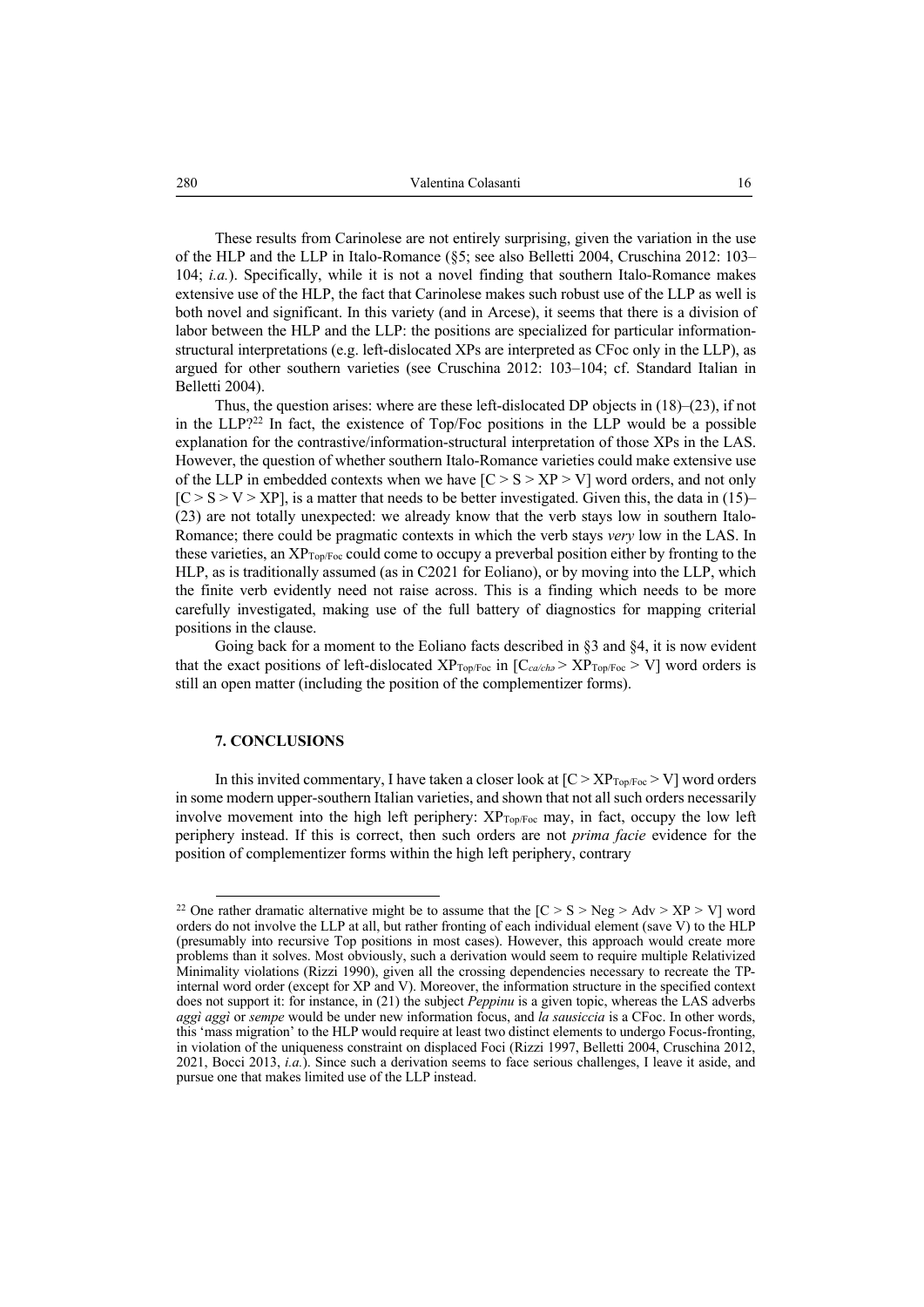to what is assumed in Cardullo (this issue) for Eoliano. Additional diagnostics are necessary if unambiguous conclusions are to be drawn.

Specifically, to draw clear conclusions about any of these elements, the variables that must be specified for a particular variety include the height of the finite verb (which remains quite low in the varieties of the South: Ledgeway & Lombardi 2005, Schifano 2018), the position of  $XP_{Top/Fo}$  within either the low left periphery or the high left periphery (as diagnosed by its relative position with respect to overt subjects and various members of Cinque's 1999 adverbial hierarchy), and, finally, the position of the complementizer forms within the high left periphery, most clearly diagnosed using material that *unambiguously* splits the Force and Fin positions (i.e., a criterial XP which can be positively shown to occupy not the low left periphery, but only the high one). To illustrate the importance of each of these components, I described and (partly) analyzed novel data from the upper-southern variety Carinolese (and Arcese) involving low-peripheral XPs in embedded word orders.

To my knowledge,  $[C > S > XP<sub>Top/For</sub> > V]$  orders in southern Italo-Romance have received very little attention to this point. This is an oversight: it is precisely the fact that XPTop/Foc may occupy a *low* left-peripheral position that makes such orders so intriguing, for their potential value in mapping this lower area of the Italo-Romance clause. The facts described in this commentary represent only the first step toward addressing this lacuna in southern Italo-Romance (but see Colasanti, in prep.).

#### **REFERENCES**

Andriani, L., 2017, *The Syntax of Barese*, PhD dissertation, University of Cambridge.

- Baunaz, L., G. Puskás, 2020, "Complementizer functional sequence: the contribution of Italo-Romance", in M. O. Hinzelin, N. Pomino, E. M. Remberger (eds), *Formal Approaches to Romance Morphosyntax*, Berlin, Walter de Gruyter, 251–280.
- Baunaz, L., E. Lander, 2018, "Deconstructing categories syncretic with the nominal complementizer", *Glossa: a journal of general linguistics*, 3, 1, 1–27.
- Belletti. A., 2004, "Aspects of the low IP area", in L. Rizzi (ed.), *The structure of CP and IP. The cartography of syntactic structures*, Oxford, Oxford University Press, 16–51.
- Benincà, P., C. Poletto, 2004, "Topic, focus, and V2", in L. Rizzi (ed.), *The structure of CP and IP. The cartography of syntactic structures*, Oxford, Oxford University Press, 52–75.
- Bocci, G., 2013, *The Syntax Prosody Interface: A cartographic perspective with evidence from Italian*, Amsterdam, Benjamins.
- Cinque, G., 1999, *Adverbs and Functional Heads: A Cross-Linguistic Perspective*, Oxford, Oxford University Press.
- Colasanti, Valentina. 2017. On triple complementation in southern Italian dialects. In *(Re/De) Contextualisation. Structure, Use and Meaning*, ed. E. Bujia, S. Măda, and M. Arhire, 41–51. Editura Universităţii Transilvania din Braşov.
- Colasanti, V., 2018a, "La doppia serie di complementatori nei dialetti del Lazio meridionale: un approccio microparametrico", *Revue de linguistique romane*, 82, 65–91.
- Colasanti, V., 2018b, *Romance morphosyntactic microvariation in complementizer and auxiliary systems*, PhD dissertation, University of Cambridge.